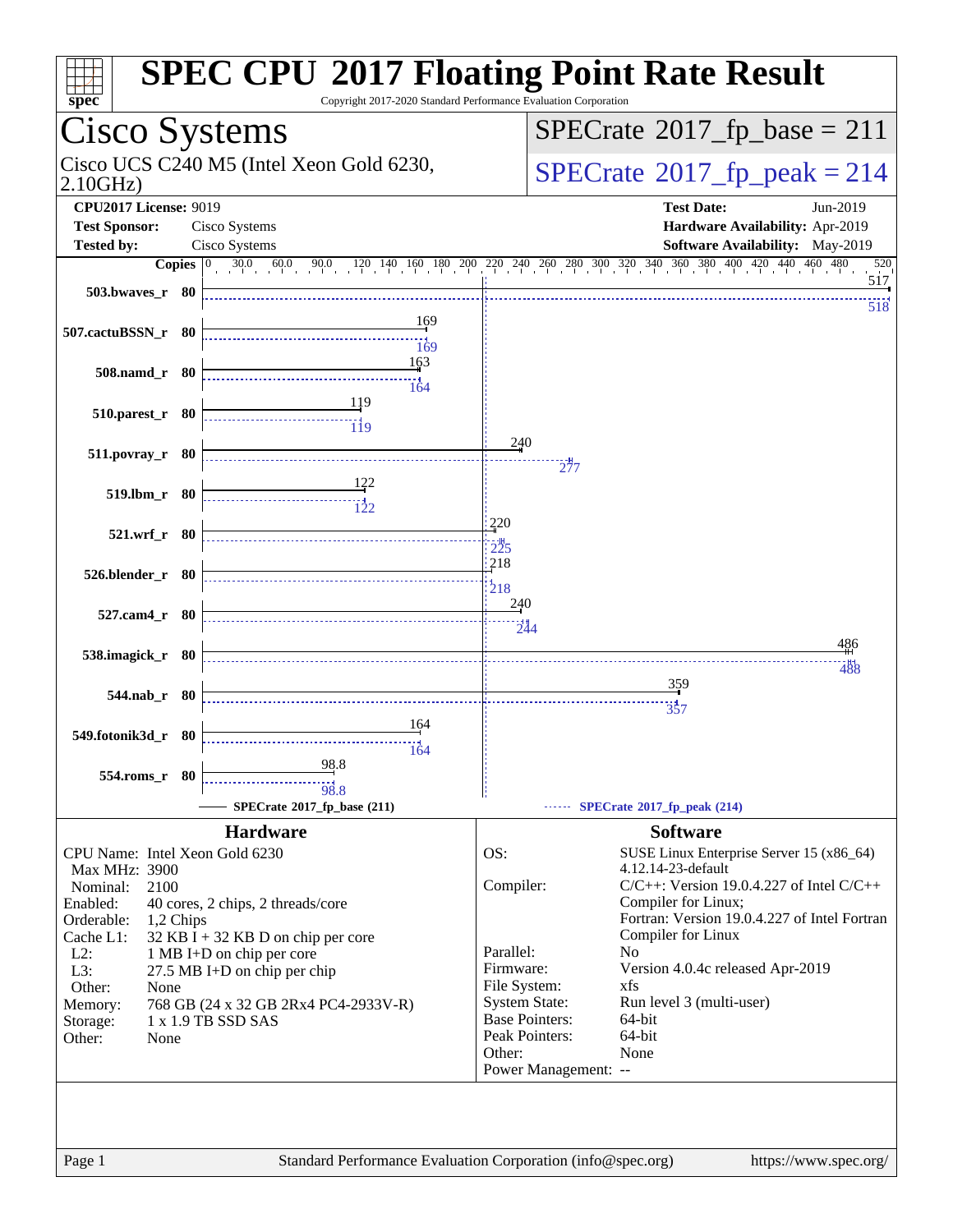

Copyright 2017-2020 Standard Performance Evaluation Corporation

## Cisco Systems

2.10GHz)

## $SPECrate$ <sup>®</sup>[2017\\_fp\\_base =](http://www.spec.org/auto/cpu2017/Docs/result-fields.html#SPECrate2017fpbase) 211

Cisco UCS C240 M5 (Intel Xeon Gold 6230,  $SPECrate@2017_fp\_peak = 214$  $SPECrate@2017_fp\_peak = 214$ 

**[CPU2017 License:](http://www.spec.org/auto/cpu2017/Docs/result-fields.html#CPU2017License)** 9019 **[Test Date:](http://www.spec.org/auto/cpu2017/Docs/result-fields.html#TestDate)** Jun-2019 **[Test Sponsor:](http://www.spec.org/auto/cpu2017/Docs/result-fields.html#TestSponsor)** Cisco Systems **[Hardware Availability:](http://www.spec.org/auto/cpu2017/Docs/result-fields.html#HardwareAvailability)** Apr-2019 **[Tested by:](http://www.spec.org/auto/cpu2017/Docs/result-fields.html#Testedby)** Cisco Systems **[Software Availability:](http://www.spec.org/auto/cpu2017/Docs/result-fields.html#SoftwareAvailability)** May-2019

#### **[Results Table](http://www.spec.org/auto/cpu2017/Docs/result-fields.html#ResultsTable)**

|                                        | <b>Base</b>   |                |       |                |       | <b>Peak</b>    |            |               |                |              |                |              |                |              |
|----------------------------------------|---------------|----------------|-------|----------------|-------|----------------|------------|---------------|----------------|--------------|----------------|--------------|----------------|--------------|
| <b>Benchmark</b>                       | <b>Copies</b> | <b>Seconds</b> | Ratio | <b>Seconds</b> | Ratio | <b>Seconds</b> | Ratio      | <b>Copies</b> | <b>Seconds</b> | <b>Ratio</b> | <b>Seconds</b> | <b>Ratio</b> | <b>Seconds</b> | <b>Ratio</b> |
| 503.bwayes r                           | 80            | 1549           | 518   | 1552           | 517   | 1551           | 517        | 80            | 1550           | 518          | 1552           | 517          | 1550           | 518          |
| 507.cactuBSSN r                        | 80            | 600            | 169   | 600            | 169   | 601            | 168        | 80            | 600            | 169          | 600            | 169          | 600            | <u>169</u>   |
| 508.namd_r                             | 80            | 464            | 164   | 465            | 163   | 469            | 162        | 80            | 466            | 163          | 465            | 164          | 463            | 164          |
| 510.parest_r                           | 80            | 1753           | 119   | 1763           | 119   | 1759           | <b>119</b> | 80            | 1756           | 119          | 1752           | 119          | 1756           | <u>119</u>   |
| 511.povray_r                           | 80            | 776            | 241   | 782            | 239   | 778            | 240        | 80            | 677            | 276          | 671            | 278          | 675            | 277          |
| 519.1bm r                              | 80            | 692            | 122   | 691            | 122   | 691            | 122        | 80            | 691            | <u>122</u>   | 691            | 122          | 691            | 122          |
| $521$ .wrf r                           | 80            | 813            | 220   | 817            | 219   | 813            | 220        | 80            | 790            | 227          | 801            | 224          | 797            | 225          |
| 526.blender r                          | 80            | 559            | 218   | 559            | 218   | 560            | 218        | 80            | 560            | 218          | 560            | 218          | 560            | 218          |
| 527.cam4_r                             | 80            | 584            | 240   | 584            | 240   | 583            | 240        | 80            | 580            | 241          | 571            | 245          | 573            | 244          |
| 538.imagick_r                          | 80            | 407            | 489   | 410            | 485   | 409            | 486        | 80            | 405            | 491          | 408            | 488          | 409            | 486          |
| $544$ .nab_r                           | 80            | 375            | 359   | 376            | 358   | 375            | 359        | 80            | 377            | 357          | 377            | 357          | 377            | 357          |
| 549.fotonik3d r                        | 80            | 1904           | 164   | 1904           | 164   | 1904           | 164        | 80            | 1904           | 164          | 1904           | 164          | 1905           | 164          |
| $554$ .roms r                          | 80            | 1287           | 98.8  | 1286           | 98.8  | 1286           | 98.9       | 80            | 1286           | 98.9         | 1288           | 98.7         | 1286           | 98.8         |
| $SPECrate$ <sup>®</sup> 2017_fp_base = |               | 211            |       |                |       |                |            |               |                |              |                |              |                |              |

**[SPECrate](http://www.spec.org/auto/cpu2017/Docs/result-fields.html#SPECrate2017fppeak)[2017\\_fp\\_peak =](http://www.spec.org/auto/cpu2017/Docs/result-fields.html#SPECrate2017fppeak) 214**

Results appear in the [order in which they were run.](http://www.spec.org/auto/cpu2017/Docs/result-fields.html#RunOrder) Bold underlined text [indicates a median measurement.](http://www.spec.org/auto/cpu2017/Docs/result-fields.html#Median)

#### **[Submit Notes](http://www.spec.org/auto/cpu2017/Docs/result-fields.html#SubmitNotes)**

 The numactl mechanism was used to bind copies to processors. The config file option 'submit' was used to generate numactl commands to bind each copy to a specific processor. For details, please see the config file.

#### **[Operating System Notes](http://www.spec.org/auto/cpu2017/Docs/result-fields.html#OperatingSystemNotes)**

Stack size set to unlimited using "ulimit -s unlimited"

#### **[General Notes](http://www.spec.org/auto/cpu2017/Docs/result-fields.html#GeneralNotes)**

Environment variables set by runcpu before the start of the run: LD\_LIBRARY\_PATH = "/home/cpu2017/lib/intel64"

 Binaries compiled on a system with 1x Intel Core i9-7900X CPU + 32GB RAM memory using Redhat Enterprise Linux 7.5 Transparent Huge Pages enabled by default Prior to runcpu invocation Filesystem page cache synced and cleared with: sync; echo 3> /proc/sys/vm/drop\_caches runcpu command invoked through numactl i.e.: numactl --interleave=all runcpu <etc> NA: The test sponsor attests, as of date of publication, that CVE-2017-5754 (Meltdown) is mitigated in the system as tested and documented.

**(Continued on next page)**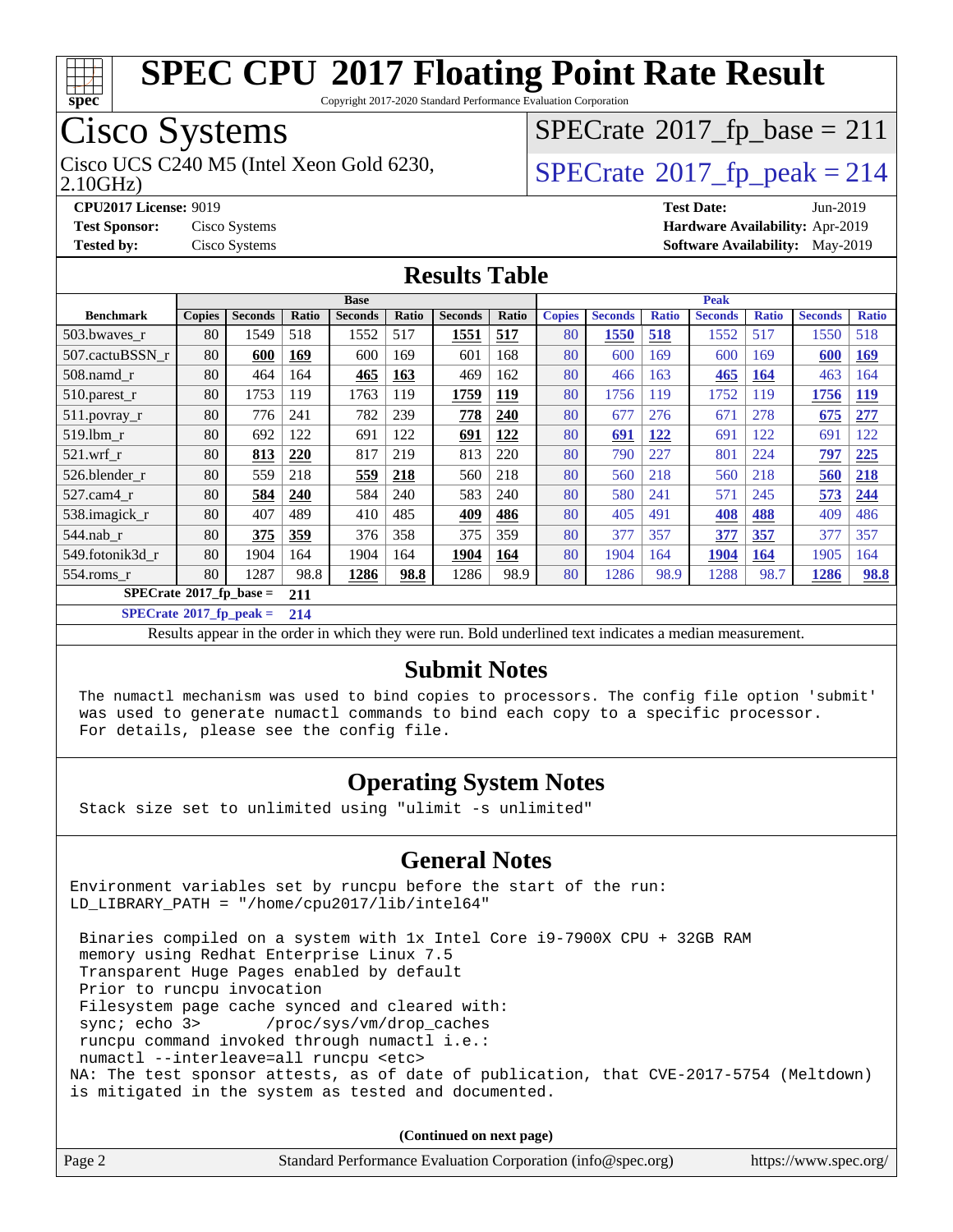

Copyright 2017-2020 Standard Performance Evaluation Corporation

## Cisco Systems

 $SPECTate@2017_fp\_base = 211$ 

2.10GHz)

Cisco UCS C240 M5 (Intel Xeon Gold 6230,  $SPECrate@2017_fp\_peak = 214$  $SPECrate@2017_fp\_peak = 214$ 

**[CPU2017 License:](http://www.spec.org/auto/cpu2017/Docs/result-fields.html#CPU2017License)** 9019 **[Test Date:](http://www.spec.org/auto/cpu2017/Docs/result-fields.html#TestDate)** Jun-2019 **[Test Sponsor:](http://www.spec.org/auto/cpu2017/Docs/result-fields.html#TestSponsor)** Cisco Systems **[Hardware Availability:](http://www.spec.org/auto/cpu2017/Docs/result-fields.html#HardwareAvailability)** Apr-2019 **[Tested by:](http://www.spec.org/auto/cpu2017/Docs/result-fields.html#Testedby)** Cisco Systems **[Software Availability:](http://www.spec.org/auto/cpu2017/Docs/result-fields.html#SoftwareAvailability)** May-2019

#### **[General Notes \(Continued\)](http://www.spec.org/auto/cpu2017/Docs/result-fields.html#GeneralNotes)**

Yes: The test sponsor attests, as of date of publication, that CVE-2017-5753 (Spectre variant 1) is mitigated in the system as tested and documented. Yes: The test sponsor attests, as of date of publication, that CVE-2017-5715 (Spectre variant 2) is mitigated in the system as tested and documented.

#### **[Platform Notes](http://www.spec.org/auto/cpu2017/Docs/result-fields.html#PlatformNotes)**

Page 3 Standard Performance Evaluation Corporation [\(info@spec.org\)](mailto:info@spec.org) <https://www.spec.org/> BIOS Settings: Intel HyperThreading Technology set to Enabled SNC set to Enabled IMC Interleaving set to 1-way Interleave Patrol Scrub set to Disabled Sysinfo program /home/cpu2017/bin/sysinfo Rev: r5974 of 2018-05-19 9bcde8f2999c33d61f64985e45859ea9 running on linux-4z0x Thu Jun 20 23:07:35 2019 SUT (System Under Test) info as seen by some common utilities. For more information on this section, see <https://www.spec.org/cpu2017/Docs/config.html#sysinfo> From /proc/cpuinfo model name : Intel(R) Xeon(R) Gold 6230 CPU @ 2.10GHz 2 "physical id"s (chips) 80 "processors" cores, siblings (Caution: counting these is hw and system dependent. The following excerpts from /proc/cpuinfo might not be reliable. Use with caution.) cpu cores : 20 siblings : 40 physical 0: cores 0 1 2 3 4 8 9 10 11 12 16 17 18 19 20 24 25 26 27 28 physical 1: cores 0 1 2 3 4 8 9 10 11 12 16 17 18 19 20 24 25 26 27 28 From lscpu: Architecture: x86\_64 CPU op-mode(s): 32-bit, 64-bit Byte Order: Little Endian  $CPU(s):$  80 On-line CPU(s) list: 0-79 Thread(s) per core: 2 Core(s) per socket: 20 Socket(s): 2 NUMA node(s): 4 Vendor ID: GenuineIntel CPU family: 6 Model: 85 Model name: Intel(R) Xeon(R) Gold 6230 CPU @ 2.10GHz Stepping: 6 **(Continued on next page)**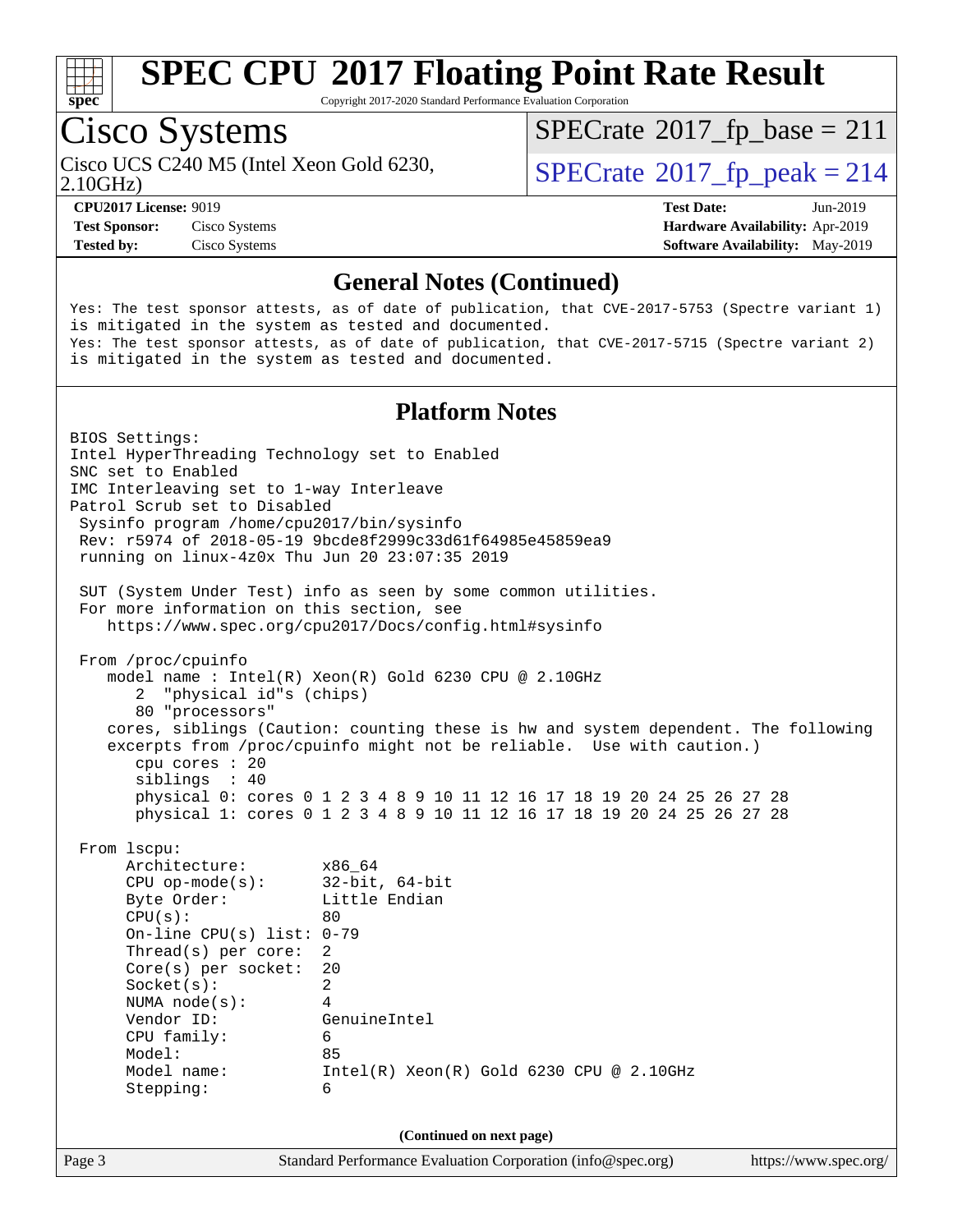

2.10GHz)

## **[SPEC CPU](http://www.spec.org/auto/cpu2017/Docs/result-fields.html#SPECCPU2017FloatingPointRateResult)[2017 Floating Point Rate Result](http://www.spec.org/auto/cpu2017/Docs/result-fields.html#SPECCPU2017FloatingPointRateResult)**

Copyright 2017-2020 Standard Performance Evaluation Corporation

Cisco Systems

 $SPECrate@2017_fp\_base = 211$  $SPECrate@2017_fp\_base = 211$ 

Cisco UCS C240 M5 (Intel Xeon Gold 6230,  $SPECrate@2017_fp\_peak = 214$  $SPECrate@2017_fp\_peak = 214$ 

**[CPU2017 License:](http://www.spec.org/auto/cpu2017/Docs/result-fields.html#CPU2017License)** 9019 **[Test Date:](http://www.spec.org/auto/cpu2017/Docs/result-fields.html#TestDate)** Jun-2019

**[Test Sponsor:](http://www.spec.org/auto/cpu2017/Docs/result-fields.html#TestSponsor)** Cisco Systems **[Hardware Availability:](http://www.spec.org/auto/cpu2017/Docs/result-fields.html#HardwareAvailability)** Apr-2019 **[Tested by:](http://www.spec.org/auto/cpu2017/Docs/result-fields.html#Testedby)** Cisco Systems **[Software Availability:](http://www.spec.org/auto/cpu2017/Docs/result-fields.html#SoftwareAvailability)** May-2019

#### **[Platform Notes \(Continued\)](http://www.spec.org/auto/cpu2017/Docs/result-fields.html#PlatformNotes)**

| CPU MHz:<br>$CPU$ $max$ $MHz$ :<br>CPU min MHz:<br>BogoMIPS:<br>Virtualization:<br>L1d cache:<br>Lli cache:<br>$L2$ cache:<br>L3 cache:<br>NUMA $node2$ $CPU(s):$<br>NUMA $node3$ $CPU(s):$<br>Flags:                                                                                                                                                                                                                                                                                                                                                                                                                                                                                                                                                            | 2100.000<br>3900.0000<br>800.0000<br>4200.00<br>VT-x<br>32K<br>32K<br>1024K<br>28160K<br>NUMA node0 CPU(s): 0-2,5,6,10-12,15,16,40-42,45,46,50-52,55,56<br>NUMA nodel CPU(s): 3, 4, 7-9, 13, 14, 17-19, 43, 44, 47-49, 53, 54, 57-59<br>20-22, 25, 26, 30-32, 35, 36, 60-62, 65, 66, 70-72, 75, 76<br>23, 24, 27-29, 33, 34, 37-39, 63, 64, 67-69, 73, 74, 77-79<br>fpu vme de pse tsc msr pae mce cx8 apic sep mtrr pge mca cmov<br>pat pse36 clflush dts acpi mmx fxsr sse sse2 ss ht tm pbe syscall nx pdpe1gb rdtscp<br>lm constant_tsc art arch_perfmon pebs bts rep_good nopl xtopology nonstop_tsc cpuid |  |  |  |  |  |
|------------------------------------------------------------------------------------------------------------------------------------------------------------------------------------------------------------------------------------------------------------------------------------------------------------------------------------------------------------------------------------------------------------------------------------------------------------------------------------------------------------------------------------------------------------------------------------------------------------------------------------------------------------------------------------------------------------------------------------------------------------------|-----------------------------------------------------------------------------------------------------------------------------------------------------------------------------------------------------------------------------------------------------------------------------------------------------------------------------------------------------------------------------------------------------------------------------------------------------------------------------------------------------------------------------------------------------------------------------------------------------------------|--|--|--|--|--|
| aperfmperf tsc_known_freq pni pclmulqdq dtes64 monitor ds_cpl vmx smx est tm2 ssse3<br>sdbg fma cx16 xtpr pdcm pcid dca sse4_1 sse4_2 x2apic movbe popcnt<br>tsc_deadline_timer aes xsave avx f16c rdrand lahf_lm abm 3dnowprefetch cpuid_fault<br>epb cat_13 cdp_13 invpcid_single intel_ppin mba tpr_shadow vnmi flexpriority ept<br>vpid fsgsbase tsc_adjust bmil hle avx2 smep bmi2 erms invpcid rtm cqm mpx rdt_a<br>avx512f avx512dq rdseed adx smap clflushopt clwb intel_pt avx512cd avx512bw avx512vl<br>xsaveopt xsavec xgetbvl xsaves cqm_llc cqm_occup_llc cqm_mbm_total cqm_mbm_local<br>ibpb ibrs stibp dtherm ida arat pln pts hwp hwp_act_window hwp_epp hwp_pkg_req pku<br>ospke avx512_vnni arch_capabilities ssbd<br>/proc/cpuinfo cache data |                                                                                                                                                                                                                                                                                                                                                                                                                                                                                                                                                                                                                 |  |  |  |  |  |
| cache size $: 28160$ KB<br>physical chip.<br>$available: 4 nodes (0-3)$<br>node 0 size: 192101 MB<br>node 0 free: 180138 MB<br>node 1 size: 193497 MB<br>node 1 free: 184977 MB<br>node 2 size: 193526 MB<br>node 2 free: 185065 MB<br>node 3 size: 193525 MB<br>node 3 free: 184957 MB<br>node distances:<br>node<br>$\mathbf 0$<br>1<br>3<br>2<br>0:<br>10<br>11<br>21<br>21                                                                                                                                                                                                                                                                                                                                                                                   | From numactl --hardware WARNING: a numactl 'node' might or might not correspond to a<br>node 0 cpus: 0 1 2 5 6 10 11 12 15 16 40 41 42 45 46 50 51 52 55 56<br>node 1 cpus: 3 4 7 8 9 13 14 17 18 19 43 44 47 48 49 53 54 57 58 59<br>node 2 cpus: 20 21 22 25 26 30 31 32 35 36 60 61 62 65 66 70 71 72 75 76<br>node 3 cpus: 23 24 27 28 29 33 34 37 38 39 63 64 67 68 69 73 74 77 78 79                                                                                                                                                                                                                      |  |  |  |  |  |
| (Continued on next page)                                                                                                                                                                                                                                                                                                                                                                                                                                                                                                                                                                                                                                                                                                                                         |                                                                                                                                                                                                                                                                                                                                                                                                                                                                                                                                                                                                                 |  |  |  |  |  |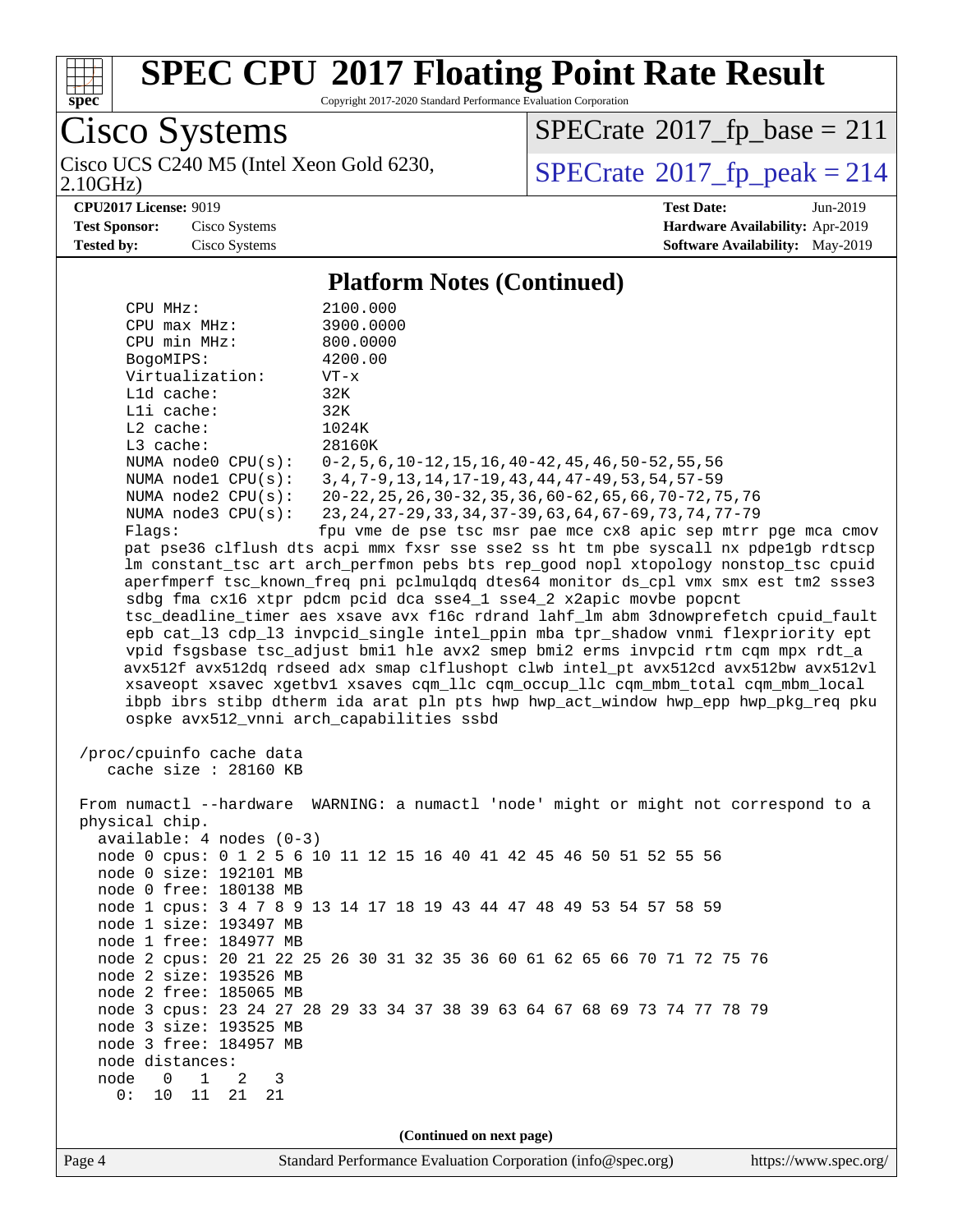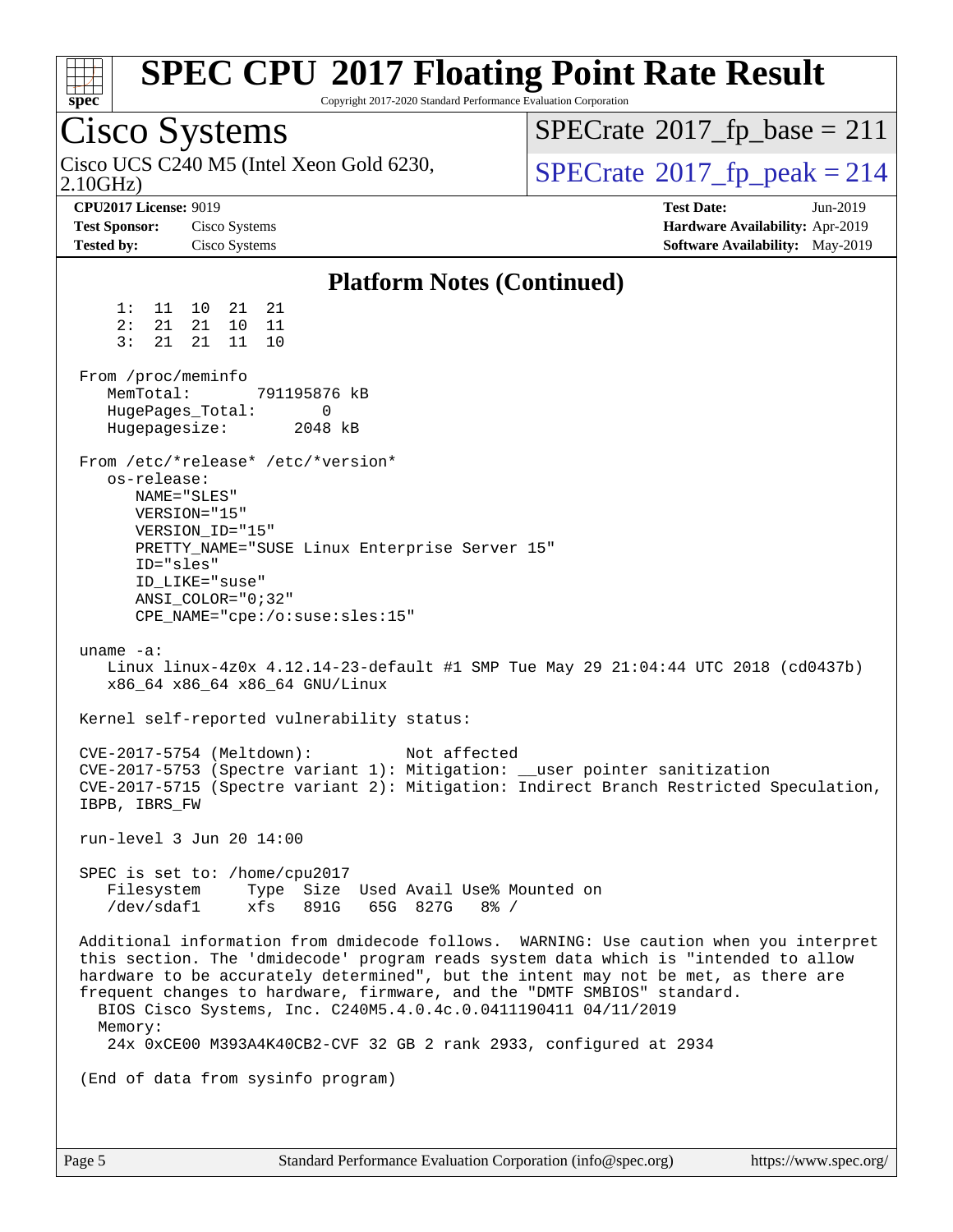

Copyright 2017-2020 Standard Performance Evaluation Corporation

| Cisco Systems                                                                                                                                                                                                                                                                                                                                                                                                                                                                                     | $SPECrate^{\circledcirc}2017_fp\_base = 211$                                                          |  |  |  |
|---------------------------------------------------------------------------------------------------------------------------------------------------------------------------------------------------------------------------------------------------------------------------------------------------------------------------------------------------------------------------------------------------------------------------------------------------------------------------------------------------|-------------------------------------------------------------------------------------------------------|--|--|--|
| Cisco UCS C240 M5 (Intel Xeon Gold 6230,<br>2.10GHz                                                                                                                                                                                                                                                                                                                                                                                                                                               | $SPECTate@2017_fp\_peak = 214$                                                                        |  |  |  |
| <b>CPU2017 License: 9019</b><br><b>Test Sponsor:</b><br>Cisco Systems<br><b>Tested by:</b><br>Cisco Systems                                                                                                                                                                                                                                                                                                                                                                                       | <b>Test Date:</b><br>$Jun-2019$<br>Hardware Availability: Apr-2019<br>Software Availability: May-2019 |  |  |  |
| <b>Compiler Version Notes</b>                                                                                                                                                                                                                                                                                                                                                                                                                                                                     |                                                                                                       |  |  |  |
| ===================<br>C<br>519.1bm_r(base, peak) 538.imagick_r(base, peak)<br>544.nab_r(base, peak)                                                                                                                                                                                                                                                                                                                                                                                              |                                                                                                       |  |  |  |
| Intel(R) C Intel(R) 64 Compiler for applications running on Intel(R) 64,<br>Version 19.0.4.227 Build 20190416<br>Copyright (C) 1985-2019 Intel Corporation. All rights reserved.                                                                                                                                                                                                                                                                                                                  |                                                                                                       |  |  |  |
| 508.namd_r(base, peak) 510.parest_r(base, peak)<br>$C++$                                                                                                                                                                                                                                                                                                                                                                                                                                          |                                                                                                       |  |  |  |
| Intel(R) $C++$ Intel(R) 64 Compiler for applications running on Intel(R) 64,<br>Version 19.0.4.227 Build 20190416<br>Copyright (C) 1985-2019 Intel Corporation. All rights reserved.                                                                                                                                                                                                                                                                                                              |                                                                                                       |  |  |  |
| =========================<br>511.povray_r(base, peak) 526.blender_r(base, peak)<br>$C++$ , $C$                                                                                                                                                                                                                                                                                                                                                                                                    |                                                                                                       |  |  |  |
| Intel(R) $C++$ Intel(R) 64 Compiler for applications running on Intel(R) 64,<br>Version 19.0.4.227 Build 20190416<br>Copyright (C) 1985-2019 Intel Corporation. All rights reserved.<br>Intel(R) C Intel(R) 64 Compiler for applications running on Intel(R) 64,<br>Version 19.0.4.227 Build 20190416<br>Copyright (C) 1985-2019 Intel Corporation. All rights reserved.                                                                                                                          |                                                                                                       |  |  |  |
| ---------------------------------<br>$C++$ , C, Fortran   507.cactuBSSN_r(base, peak)                                                                                                                                                                                                                                                                                                                                                                                                             |                                                                                                       |  |  |  |
| Intel(R) $C++$ Intel(R) 64 Compiler for applications running on Intel(R) 64,<br>Version 19.0.4.227 Build 20190416<br>Copyright (C) 1985-2019 Intel Corporation. All rights reserved.<br>Intel(R) C Intel(R) 64 Compiler for applications running on Intel(R) 64,<br>Version 19.0.4.227 Build 20190416<br>Copyright (C) 1985-2019 Intel Corporation. All rights reserved.<br>$Intel(R)$ Fortran Intel(R) 64 Compiler for applications running on Intel(R)<br>64, Version 19.0.4.227 Build 20190416 |                                                                                                       |  |  |  |
| Copyright (C) 1985-2019 Intel Corporation. All rights reserved.                                                                                                                                                                                                                                                                                                                                                                                                                                   |                                                                                                       |  |  |  |
| 503.bwaves_r(base, peak) 549.fotonik3d_r(base, peak)<br>Fortran<br>554.roms_r(base, peak)                                                                                                                                                                                                                                                                                                                                                                                                         |                                                                                                       |  |  |  |
| Intel(R) Fortran Intel(R) 64 Compiler for applications running on Intel(R)                                                                                                                                                                                                                                                                                                                                                                                                                        |                                                                                                       |  |  |  |
| (Continued on next page)                                                                                                                                                                                                                                                                                                                                                                                                                                                                          |                                                                                                       |  |  |  |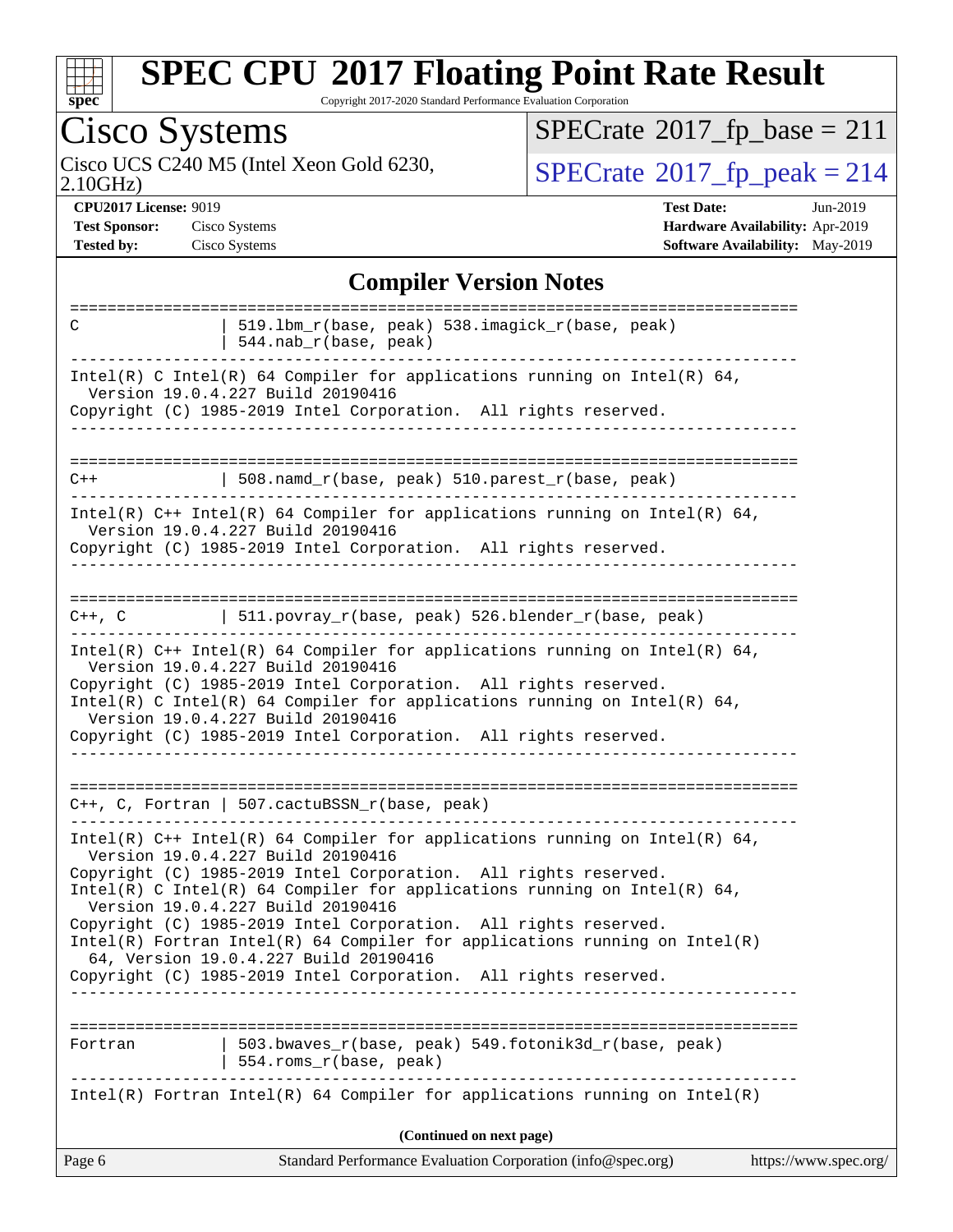

Copyright 2017-2020 Standard Performance Evaluation Corporation

### Cisco Systems

 $SPECTate@2017_fp\_base = 211$ 

Cisco UCS C240 M5 (Intel Xeon Gold 6230,  $\text{SPECrate}$  $\text{SPECrate}$  $\text{SPECrate}$ <sup>®</sup>[2017\\_fp\\_peak = 2](http://www.spec.org/auto/cpu2017/Docs/result-fields.html#SPECrate2017fppeak)14

2.10GHz)

**[CPU2017 License:](http://www.spec.org/auto/cpu2017/Docs/result-fields.html#CPU2017License)** 9019 **[Test Date:](http://www.spec.org/auto/cpu2017/Docs/result-fields.html#TestDate)** Jun-2019 **[Test Sponsor:](http://www.spec.org/auto/cpu2017/Docs/result-fields.html#TestSponsor)** Cisco Systems **[Hardware Availability:](http://www.spec.org/auto/cpu2017/Docs/result-fields.html#HardwareAvailability)** Apr-2019 **[Tested by:](http://www.spec.org/auto/cpu2017/Docs/result-fields.html#Testedby)** Cisco Systems **[Software Availability:](http://www.spec.org/auto/cpu2017/Docs/result-fields.html#SoftwareAvailability)** May-2019

#### **[Compiler Version Notes \(Continued\)](http://www.spec.org/auto/cpu2017/Docs/result-fields.html#CompilerVersionNotes)**

| 64, Version 19.0.4.227 Build 20190416<br>Copyright (C) 1985-2019 Intel Corporation. All rights reserved.                                                                                                                                                                                                                                                                   |
|----------------------------------------------------------------------------------------------------------------------------------------------------------------------------------------------------------------------------------------------------------------------------------------------------------------------------------------------------------------------------|
| 521.wrf_r(base, peak) 527.cam4_r(base, peak)<br>Fortran, C                                                                                                                                                                                                                                                                                                                 |
| Intel(R) Fortran Intel(R) 64 Compiler for applications running on Intel(R)<br>64, Version 19.0.4.227 Build 20190416<br>Copyright (C) 1985-2019 Intel Corporation. All rights reserved.<br>Intel(R) C Intel(R) 64 Compiler for applications running on Intel(R) 64,<br>Version 19.0.4.227 Build 20190416<br>Copyright (C) 1985-2019 Intel Corporation. All rights reserved. |

#### **[Base Compiler Invocation](http://www.spec.org/auto/cpu2017/Docs/result-fields.html#BaseCompilerInvocation)**

[C benchmarks](http://www.spec.org/auto/cpu2017/Docs/result-fields.html#Cbenchmarks): [icc -m64 -std=c11](http://www.spec.org/cpu2017/results/res2019q3/cpu2017-20190625-15897.flags.html#user_CCbase_intel_icc_64bit_c11_33ee0cdaae7deeeab2a9725423ba97205ce30f63b9926c2519791662299b76a0318f32ddfffdc46587804de3178b4f9328c46fa7c2b0cd779d7a61945c91cd35)

[C++ benchmarks:](http://www.spec.org/auto/cpu2017/Docs/result-fields.html#CXXbenchmarks) [icpc -m64](http://www.spec.org/cpu2017/results/res2019q3/cpu2017-20190625-15897.flags.html#user_CXXbase_intel_icpc_64bit_4ecb2543ae3f1412ef961e0650ca070fec7b7afdcd6ed48761b84423119d1bf6bdf5cad15b44d48e7256388bc77273b966e5eb805aefd121eb22e9299b2ec9d9)

[Fortran benchmarks](http://www.spec.org/auto/cpu2017/Docs/result-fields.html#Fortranbenchmarks): [ifort -m64](http://www.spec.org/cpu2017/results/res2019q3/cpu2017-20190625-15897.flags.html#user_FCbase_intel_ifort_64bit_24f2bb282fbaeffd6157abe4f878425411749daecae9a33200eee2bee2fe76f3b89351d69a8130dd5949958ce389cf37ff59a95e7a40d588e8d3a57e0c3fd751)

[Benchmarks using both Fortran and C](http://www.spec.org/auto/cpu2017/Docs/result-fields.html#BenchmarksusingbothFortranandC): [ifort -m64](http://www.spec.org/cpu2017/results/res2019q3/cpu2017-20190625-15897.flags.html#user_CC_FCbase_intel_ifort_64bit_24f2bb282fbaeffd6157abe4f878425411749daecae9a33200eee2bee2fe76f3b89351d69a8130dd5949958ce389cf37ff59a95e7a40d588e8d3a57e0c3fd751) [icc -m64 -std=c11](http://www.spec.org/cpu2017/results/res2019q3/cpu2017-20190625-15897.flags.html#user_CC_FCbase_intel_icc_64bit_c11_33ee0cdaae7deeeab2a9725423ba97205ce30f63b9926c2519791662299b76a0318f32ddfffdc46587804de3178b4f9328c46fa7c2b0cd779d7a61945c91cd35)

[Benchmarks using both C and C++](http://www.spec.org/auto/cpu2017/Docs/result-fields.html#BenchmarksusingbothCandCXX): [icpc -m64](http://www.spec.org/cpu2017/results/res2019q3/cpu2017-20190625-15897.flags.html#user_CC_CXXbase_intel_icpc_64bit_4ecb2543ae3f1412ef961e0650ca070fec7b7afdcd6ed48761b84423119d1bf6bdf5cad15b44d48e7256388bc77273b966e5eb805aefd121eb22e9299b2ec9d9) [icc -m64 -std=c11](http://www.spec.org/cpu2017/results/res2019q3/cpu2017-20190625-15897.flags.html#user_CC_CXXbase_intel_icc_64bit_c11_33ee0cdaae7deeeab2a9725423ba97205ce30f63b9926c2519791662299b76a0318f32ddfffdc46587804de3178b4f9328c46fa7c2b0cd779d7a61945c91cd35)

[Benchmarks using Fortran, C, and C++:](http://www.spec.org/auto/cpu2017/Docs/result-fields.html#BenchmarksusingFortranCandCXX) [icpc -m64](http://www.spec.org/cpu2017/results/res2019q3/cpu2017-20190625-15897.flags.html#user_CC_CXX_FCbase_intel_icpc_64bit_4ecb2543ae3f1412ef961e0650ca070fec7b7afdcd6ed48761b84423119d1bf6bdf5cad15b44d48e7256388bc77273b966e5eb805aefd121eb22e9299b2ec9d9) [icc -m64 -std=c11](http://www.spec.org/cpu2017/results/res2019q3/cpu2017-20190625-15897.flags.html#user_CC_CXX_FCbase_intel_icc_64bit_c11_33ee0cdaae7deeeab2a9725423ba97205ce30f63b9926c2519791662299b76a0318f32ddfffdc46587804de3178b4f9328c46fa7c2b0cd779d7a61945c91cd35) [ifort -m64](http://www.spec.org/cpu2017/results/res2019q3/cpu2017-20190625-15897.flags.html#user_CC_CXX_FCbase_intel_ifort_64bit_24f2bb282fbaeffd6157abe4f878425411749daecae9a33200eee2bee2fe76f3b89351d69a8130dd5949958ce389cf37ff59a95e7a40d588e8d3a57e0c3fd751)

### **[Base Portability Flags](http://www.spec.org/auto/cpu2017/Docs/result-fields.html#BasePortabilityFlags)**

 503.bwaves\_r: [-DSPEC\\_LP64](http://www.spec.org/cpu2017/results/res2019q3/cpu2017-20190625-15897.flags.html#suite_basePORTABILITY503_bwaves_r_DSPEC_LP64) 507.cactuBSSN\_r: [-DSPEC\\_LP64](http://www.spec.org/cpu2017/results/res2019q3/cpu2017-20190625-15897.flags.html#suite_basePORTABILITY507_cactuBSSN_r_DSPEC_LP64) 508.namd\_r: [-DSPEC\\_LP64](http://www.spec.org/cpu2017/results/res2019q3/cpu2017-20190625-15897.flags.html#suite_basePORTABILITY508_namd_r_DSPEC_LP64) 510.parest\_r: [-DSPEC\\_LP64](http://www.spec.org/cpu2017/results/res2019q3/cpu2017-20190625-15897.flags.html#suite_basePORTABILITY510_parest_r_DSPEC_LP64) 511.povray\_r: [-DSPEC\\_LP64](http://www.spec.org/cpu2017/results/res2019q3/cpu2017-20190625-15897.flags.html#suite_basePORTABILITY511_povray_r_DSPEC_LP64) 519.lbm\_r: [-DSPEC\\_LP64](http://www.spec.org/cpu2017/results/res2019q3/cpu2017-20190625-15897.flags.html#suite_basePORTABILITY519_lbm_r_DSPEC_LP64)

**(Continued on next page)**

Page 7 Standard Performance Evaluation Corporation [\(info@spec.org\)](mailto:info@spec.org) <https://www.spec.org/>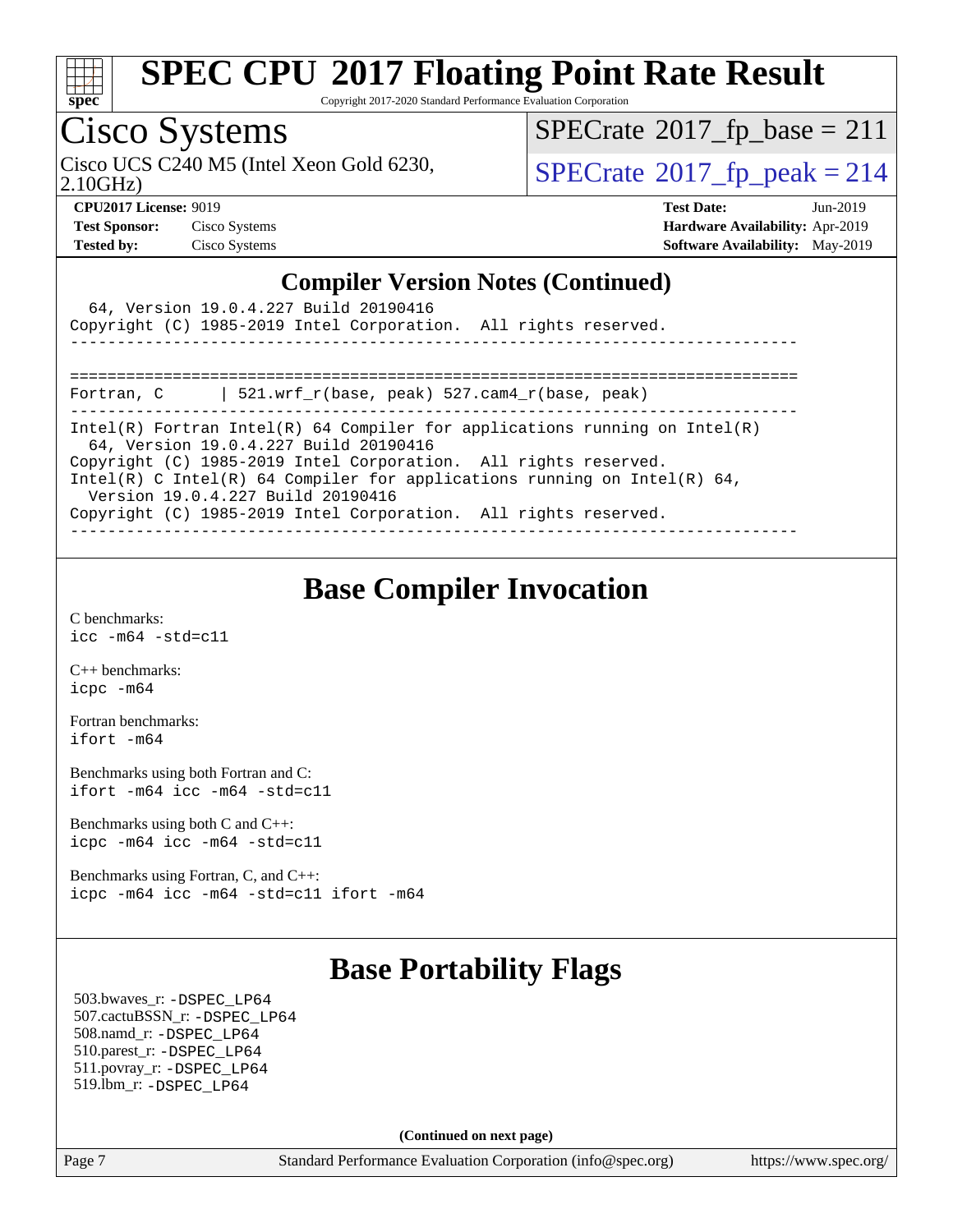

Copyright 2017-2020 Standard Performance Evaluation Corporation

## Cisco Systems

Cisco UCS C240 M5 (Intel Xeon Gold 6230,  $SPECrate@2017_fp\_peak = 214$  $SPECrate@2017_fp\_peak = 214$ 

 $SPECTate$ <sup>®</sup>[2017\\_fp\\_base =](http://www.spec.org/auto/cpu2017/Docs/result-fields.html#SPECrate2017fpbase) 211

2.10GHz)

| <b>Test Sponsor:</b> | Cisco Systems |
|----------------------|---------------|
| Tested by:           | Cisco Systems |

**[CPU2017 License:](http://www.spec.org/auto/cpu2017/Docs/result-fields.html#CPU2017License)** 9019 **[Test Date:](http://www.spec.org/auto/cpu2017/Docs/result-fields.html#TestDate)** Jun-2019 **[Hardware Availability:](http://www.spec.org/auto/cpu2017/Docs/result-fields.html#HardwareAvailability)** Apr-2019 **[Software Availability:](http://www.spec.org/auto/cpu2017/Docs/result-fields.html#SoftwareAvailability)** May-2019

### **[Base Portability Flags \(Continued\)](http://www.spec.org/auto/cpu2017/Docs/result-fields.html#BasePortabilityFlags)**

 521.wrf\_r: [-DSPEC\\_LP64](http://www.spec.org/cpu2017/results/res2019q3/cpu2017-20190625-15897.flags.html#suite_basePORTABILITY521_wrf_r_DSPEC_LP64) [-DSPEC\\_CASE\\_FLAG](http://www.spec.org/cpu2017/results/res2019q3/cpu2017-20190625-15897.flags.html#b521.wrf_r_baseCPORTABILITY_DSPEC_CASE_FLAG) [-convert big\\_endian](http://www.spec.org/cpu2017/results/res2019q3/cpu2017-20190625-15897.flags.html#user_baseFPORTABILITY521_wrf_r_convert_big_endian_c3194028bc08c63ac5d04de18c48ce6d347e4e562e8892b8bdbdc0214820426deb8554edfa529a3fb25a586e65a3d812c835984020483e7e73212c4d31a38223) 526.blender\_r: [-DSPEC\\_LP64](http://www.spec.org/cpu2017/results/res2019q3/cpu2017-20190625-15897.flags.html#suite_basePORTABILITY526_blender_r_DSPEC_LP64) [-DSPEC\\_LINUX](http://www.spec.org/cpu2017/results/res2019q3/cpu2017-20190625-15897.flags.html#b526.blender_r_baseCPORTABILITY_DSPEC_LINUX) [-funsigned-char](http://www.spec.org/cpu2017/results/res2019q3/cpu2017-20190625-15897.flags.html#user_baseCPORTABILITY526_blender_r_force_uchar_40c60f00ab013830e2dd6774aeded3ff59883ba5a1fc5fc14077f794d777847726e2a5858cbc7672e36e1b067e7e5c1d9a74f7176df07886a243d7cc18edfe67) 527.cam4\_r: [-DSPEC\\_LP64](http://www.spec.org/cpu2017/results/res2019q3/cpu2017-20190625-15897.flags.html#suite_basePORTABILITY527_cam4_r_DSPEC_LP64) [-DSPEC\\_CASE\\_FLAG](http://www.spec.org/cpu2017/results/res2019q3/cpu2017-20190625-15897.flags.html#b527.cam4_r_baseCPORTABILITY_DSPEC_CASE_FLAG) 538.imagick\_r: [-DSPEC\\_LP64](http://www.spec.org/cpu2017/results/res2019q3/cpu2017-20190625-15897.flags.html#suite_basePORTABILITY538_imagick_r_DSPEC_LP64) 544.nab\_r: [-DSPEC\\_LP64](http://www.spec.org/cpu2017/results/res2019q3/cpu2017-20190625-15897.flags.html#suite_basePORTABILITY544_nab_r_DSPEC_LP64) 549.fotonik3d\_r: [-DSPEC\\_LP64](http://www.spec.org/cpu2017/results/res2019q3/cpu2017-20190625-15897.flags.html#suite_basePORTABILITY549_fotonik3d_r_DSPEC_LP64) 554.roms\_r: [-DSPEC\\_LP64](http://www.spec.org/cpu2017/results/res2019q3/cpu2017-20190625-15897.flags.html#suite_basePORTABILITY554_roms_r_DSPEC_LP64)

#### **[Base Optimization Flags](http://www.spec.org/auto/cpu2017/Docs/result-fields.html#BaseOptimizationFlags)**

#### [C benchmarks](http://www.spec.org/auto/cpu2017/Docs/result-fields.html#Cbenchmarks):

[-xCORE-AVX512](http://www.spec.org/cpu2017/results/res2019q3/cpu2017-20190625-15897.flags.html#user_CCbase_f-xCORE-AVX512) [-ipo](http://www.spec.org/cpu2017/results/res2019q3/cpu2017-20190625-15897.flags.html#user_CCbase_f-ipo) [-O3](http://www.spec.org/cpu2017/results/res2019q3/cpu2017-20190625-15897.flags.html#user_CCbase_f-O3) [-no-prec-div](http://www.spec.org/cpu2017/results/res2019q3/cpu2017-20190625-15897.flags.html#user_CCbase_f-no-prec-div) [-qopt-prefetch](http://www.spec.org/cpu2017/results/res2019q3/cpu2017-20190625-15897.flags.html#user_CCbase_f-qopt-prefetch) [-ffinite-math-only](http://www.spec.org/cpu2017/results/res2019q3/cpu2017-20190625-15897.flags.html#user_CCbase_f_finite_math_only_cb91587bd2077682c4b38af759c288ed7c732db004271a9512da14a4f8007909a5f1427ecbf1a0fb78ff2a814402c6114ac565ca162485bbcae155b5e4258871) [-qopt-mem-layout-trans=4](http://www.spec.org/cpu2017/results/res2019q3/cpu2017-20190625-15897.flags.html#user_CCbase_f-qopt-mem-layout-trans_fa39e755916c150a61361b7846f310bcdf6f04e385ef281cadf3647acec3f0ae266d1a1d22d972a7087a248fd4e6ca390a3634700869573d231a252c784941a8)

[C++ benchmarks:](http://www.spec.org/auto/cpu2017/Docs/result-fields.html#CXXbenchmarks)

[-xCORE-AVX512](http://www.spec.org/cpu2017/results/res2019q3/cpu2017-20190625-15897.flags.html#user_CXXbase_f-xCORE-AVX512) [-ipo](http://www.spec.org/cpu2017/results/res2019q3/cpu2017-20190625-15897.flags.html#user_CXXbase_f-ipo) [-O3](http://www.spec.org/cpu2017/results/res2019q3/cpu2017-20190625-15897.flags.html#user_CXXbase_f-O3) [-no-prec-div](http://www.spec.org/cpu2017/results/res2019q3/cpu2017-20190625-15897.flags.html#user_CXXbase_f-no-prec-div) [-qopt-prefetch](http://www.spec.org/cpu2017/results/res2019q3/cpu2017-20190625-15897.flags.html#user_CXXbase_f-qopt-prefetch) [-ffinite-math-only](http://www.spec.org/cpu2017/results/res2019q3/cpu2017-20190625-15897.flags.html#user_CXXbase_f_finite_math_only_cb91587bd2077682c4b38af759c288ed7c732db004271a9512da14a4f8007909a5f1427ecbf1a0fb78ff2a814402c6114ac565ca162485bbcae155b5e4258871) [-qopt-mem-layout-trans=4](http://www.spec.org/cpu2017/results/res2019q3/cpu2017-20190625-15897.flags.html#user_CXXbase_f-qopt-mem-layout-trans_fa39e755916c150a61361b7846f310bcdf6f04e385ef281cadf3647acec3f0ae266d1a1d22d972a7087a248fd4e6ca390a3634700869573d231a252c784941a8)

[Fortran benchmarks](http://www.spec.org/auto/cpu2017/Docs/result-fields.html#Fortranbenchmarks):

[-xCORE-AVX512](http://www.spec.org/cpu2017/results/res2019q3/cpu2017-20190625-15897.flags.html#user_FCbase_f-xCORE-AVX512) [-ipo](http://www.spec.org/cpu2017/results/res2019q3/cpu2017-20190625-15897.flags.html#user_FCbase_f-ipo) [-O3](http://www.spec.org/cpu2017/results/res2019q3/cpu2017-20190625-15897.flags.html#user_FCbase_f-O3) [-no-prec-div](http://www.spec.org/cpu2017/results/res2019q3/cpu2017-20190625-15897.flags.html#user_FCbase_f-no-prec-div) [-qopt-prefetch](http://www.spec.org/cpu2017/results/res2019q3/cpu2017-20190625-15897.flags.html#user_FCbase_f-qopt-prefetch) [-ffinite-math-only](http://www.spec.org/cpu2017/results/res2019q3/cpu2017-20190625-15897.flags.html#user_FCbase_f_finite_math_only_cb91587bd2077682c4b38af759c288ed7c732db004271a9512da14a4f8007909a5f1427ecbf1a0fb78ff2a814402c6114ac565ca162485bbcae155b5e4258871) [-qopt-mem-layout-trans=4](http://www.spec.org/cpu2017/results/res2019q3/cpu2017-20190625-15897.flags.html#user_FCbase_f-qopt-mem-layout-trans_fa39e755916c150a61361b7846f310bcdf6f04e385ef281cadf3647acec3f0ae266d1a1d22d972a7087a248fd4e6ca390a3634700869573d231a252c784941a8) [-auto](http://www.spec.org/cpu2017/results/res2019q3/cpu2017-20190625-15897.flags.html#user_FCbase_f-auto) [-nostandard-realloc-lhs](http://www.spec.org/cpu2017/results/res2019q3/cpu2017-20190625-15897.flags.html#user_FCbase_f_2003_std_realloc_82b4557e90729c0f113870c07e44d33d6f5a304b4f63d4c15d2d0f1fab99f5daaed73bdb9275d9ae411527f28b936061aa8b9c8f2d63842963b95c9dd6426b8a) [-align array32byte](http://www.spec.org/cpu2017/results/res2019q3/cpu2017-20190625-15897.flags.html#user_FCbase_align_array32byte_b982fe038af199962ba9a80c053b8342c548c85b40b8e86eb3cc33dee0d7986a4af373ac2d51c3f7cf710a18d62fdce2948f201cd044323541f22fc0fffc51b6)

[Benchmarks using both Fortran and C](http://www.spec.org/auto/cpu2017/Docs/result-fields.html#BenchmarksusingbothFortranandC):

[-xCORE-AVX512](http://www.spec.org/cpu2017/results/res2019q3/cpu2017-20190625-15897.flags.html#user_CC_FCbase_f-xCORE-AVX512) [-ipo](http://www.spec.org/cpu2017/results/res2019q3/cpu2017-20190625-15897.flags.html#user_CC_FCbase_f-ipo) [-O3](http://www.spec.org/cpu2017/results/res2019q3/cpu2017-20190625-15897.flags.html#user_CC_FCbase_f-O3) [-no-prec-div](http://www.spec.org/cpu2017/results/res2019q3/cpu2017-20190625-15897.flags.html#user_CC_FCbase_f-no-prec-div) [-qopt-prefetch](http://www.spec.org/cpu2017/results/res2019q3/cpu2017-20190625-15897.flags.html#user_CC_FCbase_f-qopt-prefetch) [-ffinite-math-only](http://www.spec.org/cpu2017/results/res2019q3/cpu2017-20190625-15897.flags.html#user_CC_FCbase_f_finite_math_only_cb91587bd2077682c4b38af759c288ed7c732db004271a9512da14a4f8007909a5f1427ecbf1a0fb78ff2a814402c6114ac565ca162485bbcae155b5e4258871) [-qopt-mem-layout-trans=4](http://www.spec.org/cpu2017/results/res2019q3/cpu2017-20190625-15897.flags.html#user_CC_FCbase_f-qopt-mem-layout-trans_fa39e755916c150a61361b7846f310bcdf6f04e385ef281cadf3647acec3f0ae266d1a1d22d972a7087a248fd4e6ca390a3634700869573d231a252c784941a8) [-auto](http://www.spec.org/cpu2017/results/res2019q3/cpu2017-20190625-15897.flags.html#user_CC_FCbase_f-auto) [-nostandard-realloc-lhs](http://www.spec.org/cpu2017/results/res2019q3/cpu2017-20190625-15897.flags.html#user_CC_FCbase_f_2003_std_realloc_82b4557e90729c0f113870c07e44d33d6f5a304b4f63d4c15d2d0f1fab99f5daaed73bdb9275d9ae411527f28b936061aa8b9c8f2d63842963b95c9dd6426b8a) [-align array32byte](http://www.spec.org/cpu2017/results/res2019q3/cpu2017-20190625-15897.flags.html#user_CC_FCbase_align_array32byte_b982fe038af199962ba9a80c053b8342c548c85b40b8e86eb3cc33dee0d7986a4af373ac2d51c3f7cf710a18d62fdce2948f201cd044323541f22fc0fffc51b6)

[Benchmarks using both C and C++](http://www.spec.org/auto/cpu2017/Docs/result-fields.html#BenchmarksusingbothCandCXX):

[-xCORE-AVX512](http://www.spec.org/cpu2017/results/res2019q3/cpu2017-20190625-15897.flags.html#user_CC_CXXbase_f-xCORE-AVX512) [-ipo](http://www.spec.org/cpu2017/results/res2019q3/cpu2017-20190625-15897.flags.html#user_CC_CXXbase_f-ipo) [-O3](http://www.spec.org/cpu2017/results/res2019q3/cpu2017-20190625-15897.flags.html#user_CC_CXXbase_f-O3) [-no-prec-div](http://www.spec.org/cpu2017/results/res2019q3/cpu2017-20190625-15897.flags.html#user_CC_CXXbase_f-no-prec-div) [-qopt-prefetch](http://www.spec.org/cpu2017/results/res2019q3/cpu2017-20190625-15897.flags.html#user_CC_CXXbase_f-qopt-prefetch) [-ffinite-math-only](http://www.spec.org/cpu2017/results/res2019q3/cpu2017-20190625-15897.flags.html#user_CC_CXXbase_f_finite_math_only_cb91587bd2077682c4b38af759c288ed7c732db004271a9512da14a4f8007909a5f1427ecbf1a0fb78ff2a814402c6114ac565ca162485bbcae155b5e4258871) [-qopt-mem-layout-trans=4](http://www.spec.org/cpu2017/results/res2019q3/cpu2017-20190625-15897.flags.html#user_CC_CXXbase_f-qopt-mem-layout-trans_fa39e755916c150a61361b7846f310bcdf6f04e385ef281cadf3647acec3f0ae266d1a1d22d972a7087a248fd4e6ca390a3634700869573d231a252c784941a8)

[Benchmarks using Fortran, C, and C++:](http://www.spec.org/auto/cpu2017/Docs/result-fields.html#BenchmarksusingFortranCandCXX)

[-xCORE-AVX512](http://www.spec.org/cpu2017/results/res2019q3/cpu2017-20190625-15897.flags.html#user_CC_CXX_FCbase_f-xCORE-AVX512) [-ipo](http://www.spec.org/cpu2017/results/res2019q3/cpu2017-20190625-15897.flags.html#user_CC_CXX_FCbase_f-ipo) [-O3](http://www.spec.org/cpu2017/results/res2019q3/cpu2017-20190625-15897.flags.html#user_CC_CXX_FCbase_f-O3) [-no-prec-div](http://www.spec.org/cpu2017/results/res2019q3/cpu2017-20190625-15897.flags.html#user_CC_CXX_FCbase_f-no-prec-div) [-qopt-prefetch](http://www.spec.org/cpu2017/results/res2019q3/cpu2017-20190625-15897.flags.html#user_CC_CXX_FCbase_f-qopt-prefetch) [-ffinite-math-only](http://www.spec.org/cpu2017/results/res2019q3/cpu2017-20190625-15897.flags.html#user_CC_CXX_FCbase_f_finite_math_only_cb91587bd2077682c4b38af759c288ed7c732db004271a9512da14a4f8007909a5f1427ecbf1a0fb78ff2a814402c6114ac565ca162485bbcae155b5e4258871) [-qopt-mem-layout-trans=4](http://www.spec.org/cpu2017/results/res2019q3/cpu2017-20190625-15897.flags.html#user_CC_CXX_FCbase_f-qopt-mem-layout-trans_fa39e755916c150a61361b7846f310bcdf6f04e385ef281cadf3647acec3f0ae266d1a1d22d972a7087a248fd4e6ca390a3634700869573d231a252c784941a8) [-auto](http://www.spec.org/cpu2017/results/res2019q3/cpu2017-20190625-15897.flags.html#user_CC_CXX_FCbase_f-auto) [-nostandard-realloc-lhs](http://www.spec.org/cpu2017/results/res2019q3/cpu2017-20190625-15897.flags.html#user_CC_CXX_FCbase_f_2003_std_realloc_82b4557e90729c0f113870c07e44d33d6f5a304b4f63d4c15d2d0f1fab99f5daaed73bdb9275d9ae411527f28b936061aa8b9c8f2d63842963b95c9dd6426b8a) [-align array32byte](http://www.spec.org/cpu2017/results/res2019q3/cpu2017-20190625-15897.flags.html#user_CC_CXX_FCbase_align_array32byte_b982fe038af199962ba9a80c053b8342c548c85b40b8e86eb3cc33dee0d7986a4af373ac2d51c3f7cf710a18d62fdce2948f201cd044323541f22fc0fffc51b6)

#### **[Peak Compiler Invocation](http://www.spec.org/auto/cpu2017/Docs/result-fields.html#PeakCompilerInvocation)**

[C benchmarks](http://www.spec.org/auto/cpu2017/Docs/result-fields.html#Cbenchmarks): [icc -m64 -std=c11](http://www.spec.org/cpu2017/results/res2019q3/cpu2017-20190625-15897.flags.html#user_CCpeak_intel_icc_64bit_c11_33ee0cdaae7deeeab2a9725423ba97205ce30f63b9926c2519791662299b76a0318f32ddfffdc46587804de3178b4f9328c46fa7c2b0cd779d7a61945c91cd35)

**(Continued on next page)**

Page 8 Standard Performance Evaluation Corporation [\(info@spec.org\)](mailto:info@spec.org) <https://www.spec.org/>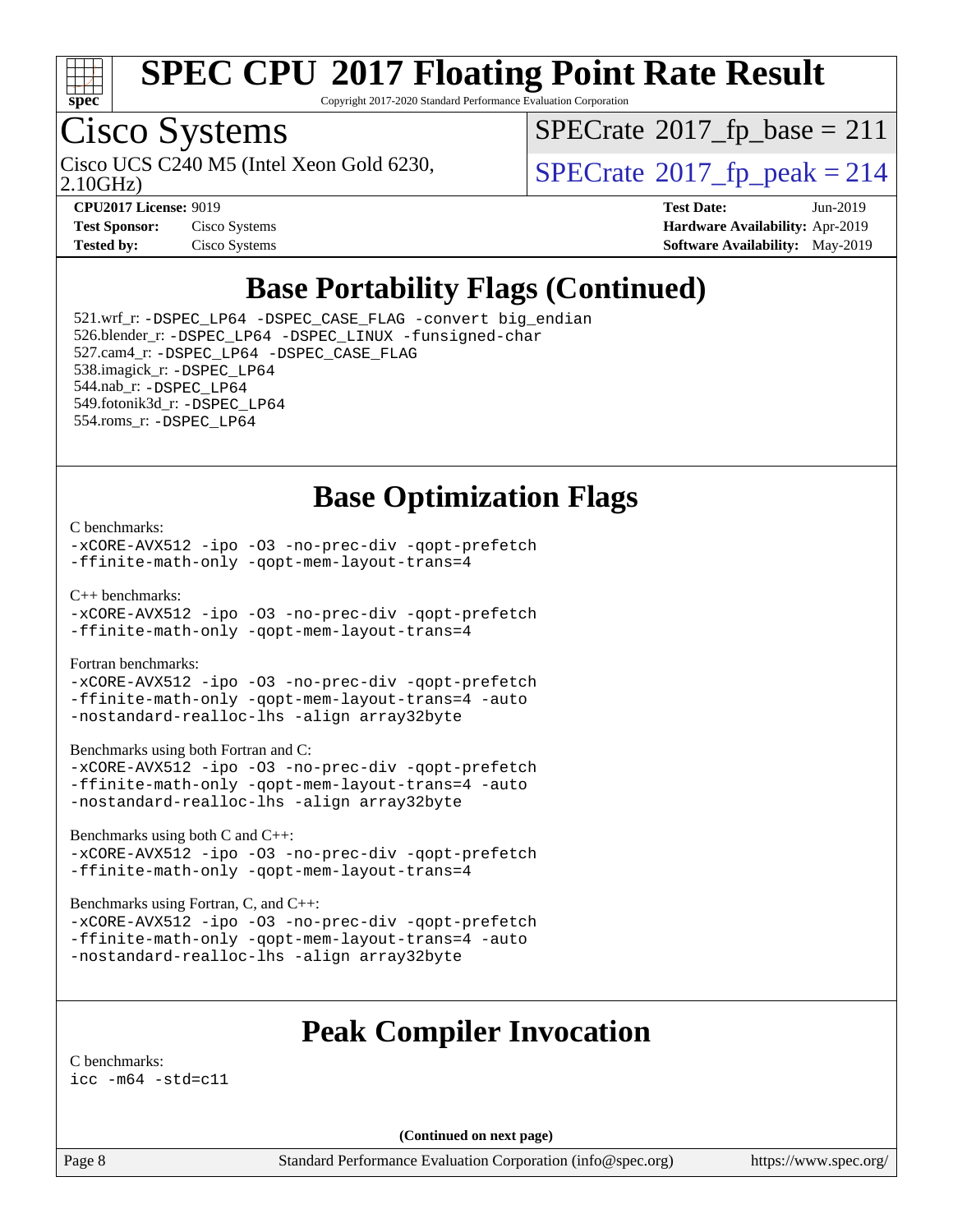

Copyright 2017-2020 Standard Performance Evaluation Corporation

### Cisco Systems

2.10GHz) Cisco UCS C240 M5 (Intel Xeon Gold 6230,  $SPECrate@2017_fp\_peak = 214$  $SPECrate@2017_fp\_peak = 214$ 

 $SPECrate^{\circ}2017_fp\_base = 211$  $SPECrate^{\circ}2017_fp\_base = 211$ 

**[CPU2017 License:](http://www.spec.org/auto/cpu2017/Docs/result-fields.html#CPU2017License)** 9019 **[Test Date:](http://www.spec.org/auto/cpu2017/Docs/result-fields.html#TestDate)** Jun-2019 **[Test Sponsor:](http://www.spec.org/auto/cpu2017/Docs/result-fields.html#TestSponsor)** Cisco Systems **[Hardware Availability:](http://www.spec.org/auto/cpu2017/Docs/result-fields.html#HardwareAvailability)** Apr-2019 **[Tested by:](http://www.spec.org/auto/cpu2017/Docs/result-fields.html#Testedby)** Cisco Systems **[Software Availability:](http://www.spec.org/auto/cpu2017/Docs/result-fields.html#SoftwareAvailability)** May-2019

### **[Peak Compiler Invocation \(Continued\)](http://www.spec.org/auto/cpu2017/Docs/result-fields.html#PeakCompilerInvocation)**

[C++ benchmarks:](http://www.spec.org/auto/cpu2017/Docs/result-fields.html#CXXbenchmarks) [icpc -m64](http://www.spec.org/cpu2017/results/res2019q3/cpu2017-20190625-15897.flags.html#user_CXXpeak_intel_icpc_64bit_4ecb2543ae3f1412ef961e0650ca070fec7b7afdcd6ed48761b84423119d1bf6bdf5cad15b44d48e7256388bc77273b966e5eb805aefd121eb22e9299b2ec9d9)

[Fortran benchmarks](http://www.spec.org/auto/cpu2017/Docs/result-fields.html#Fortranbenchmarks): [ifort -m64](http://www.spec.org/cpu2017/results/res2019q3/cpu2017-20190625-15897.flags.html#user_FCpeak_intel_ifort_64bit_24f2bb282fbaeffd6157abe4f878425411749daecae9a33200eee2bee2fe76f3b89351d69a8130dd5949958ce389cf37ff59a95e7a40d588e8d3a57e0c3fd751)

[Benchmarks using both Fortran and C](http://www.spec.org/auto/cpu2017/Docs/result-fields.html#BenchmarksusingbothFortranandC): [ifort -m64](http://www.spec.org/cpu2017/results/res2019q3/cpu2017-20190625-15897.flags.html#user_CC_FCpeak_intel_ifort_64bit_24f2bb282fbaeffd6157abe4f878425411749daecae9a33200eee2bee2fe76f3b89351d69a8130dd5949958ce389cf37ff59a95e7a40d588e8d3a57e0c3fd751) [icc -m64 -std=c11](http://www.spec.org/cpu2017/results/res2019q3/cpu2017-20190625-15897.flags.html#user_CC_FCpeak_intel_icc_64bit_c11_33ee0cdaae7deeeab2a9725423ba97205ce30f63b9926c2519791662299b76a0318f32ddfffdc46587804de3178b4f9328c46fa7c2b0cd779d7a61945c91cd35)

[Benchmarks using both C and C++](http://www.spec.org/auto/cpu2017/Docs/result-fields.html#BenchmarksusingbothCandCXX): [icpc -m64](http://www.spec.org/cpu2017/results/res2019q3/cpu2017-20190625-15897.flags.html#user_CC_CXXpeak_intel_icpc_64bit_4ecb2543ae3f1412ef961e0650ca070fec7b7afdcd6ed48761b84423119d1bf6bdf5cad15b44d48e7256388bc77273b966e5eb805aefd121eb22e9299b2ec9d9) [icc -m64 -std=c11](http://www.spec.org/cpu2017/results/res2019q3/cpu2017-20190625-15897.flags.html#user_CC_CXXpeak_intel_icc_64bit_c11_33ee0cdaae7deeeab2a9725423ba97205ce30f63b9926c2519791662299b76a0318f32ddfffdc46587804de3178b4f9328c46fa7c2b0cd779d7a61945c91cd35)

```
Benchmarks using Fortran, C, and C++: 
icpc -m64 icc -m64 -std=c11 ifort -m64
```
#### **[Peak Portability Flags](http://www.spec.org/auto/cpu2017/Docs/result-fields.html#PeakPortabilityFlags)**

Same as Base Portability Flags

### **[Peak Optimization Flags](http://www.spec.org/auto/cpu2017/Docs/result-fields.html#PeakOptimizationFlags)**

[C benchmarks](http://www.spec.org/auto/cpu2017/Docs/result-fields.html#Cbenchmarks):

```
 519.lbm_r: -prof-gen(pass 1) -prof-use(pass 2) -ipo -xCORE-AVX512
-O3 -no-prec-div -qopt-prefetch -ffinite-math-only
-qopt-mem-layout-trans=4
 538.imagick_r: -xCORE-AVX512 -ipo -O3 -no-prec-div -qopt-prefetch
-ffinite-math-only -qopt-mem-layout-trans=4
 544.nab_r: Same as 538.imagick_r
C++ benchmarks: 
 508.namd_r: -prof-gen(pass 1) -prof-use(pass 2) -ipo -xCORE-AVX512
```

```
-O3 -no-prec-div -qopt-prefetch -ffinite-math-only
-qopt-mem-layout-trans=4
```

```
 510.parest_r: -xCORE-AVX512 -ipo -O3 -no-prec-div -qopt-prefetch
-ffinite-math-only -qopt-mem-layout-trans=4
```
**(Continued on next page)**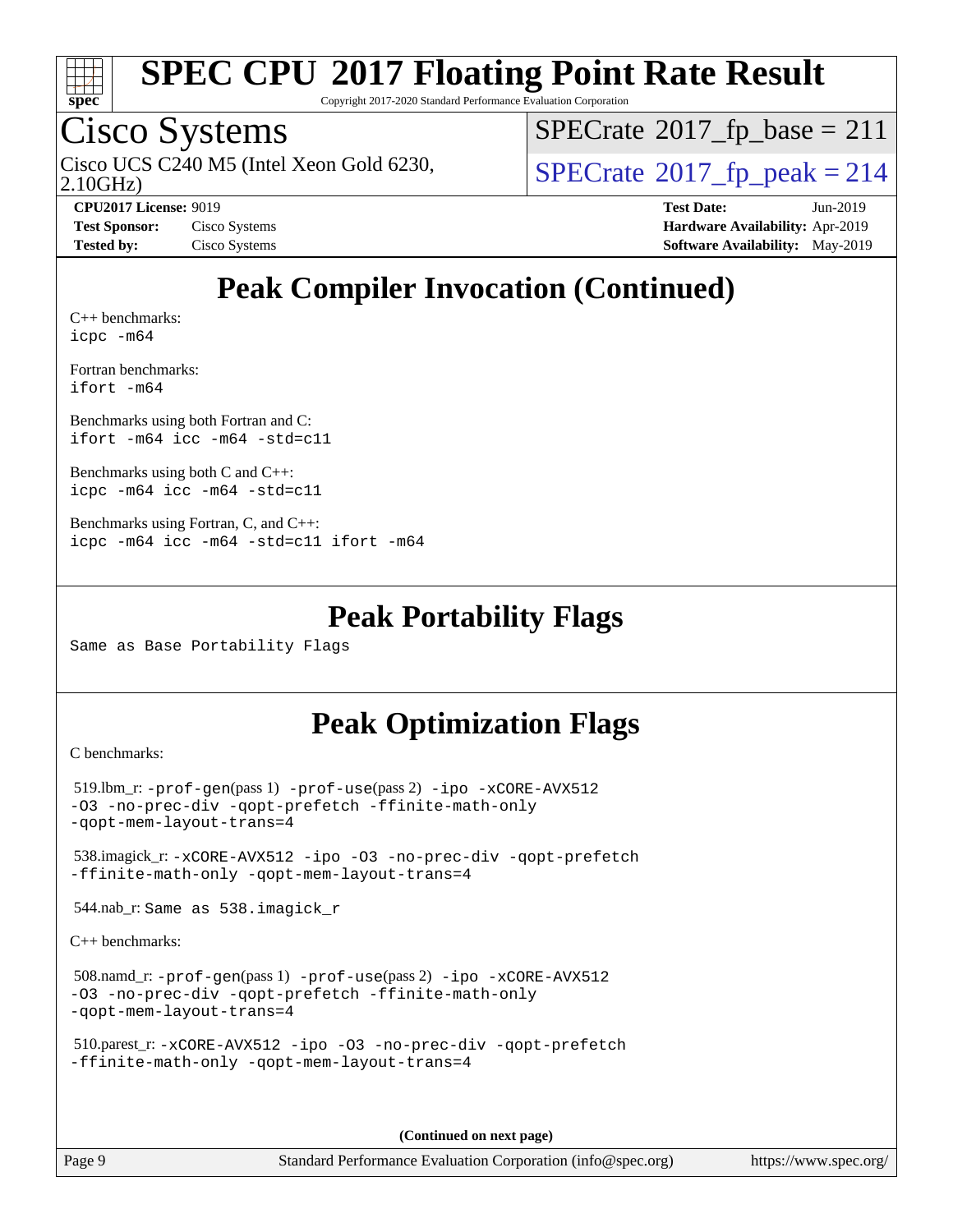

Copyright 2017-2020 Standard Performance Evaluation Corporation

# Cisco Systems

2.10GHz)

 $SPECrate$ <sup>®</sup>[2017\\_fp\\_base =](http://www.spec.org/auto/cpu2017/Docs/result-fields.html#SPECrate2017fpbase) 211

Cisco UCS C240 M5 (Intel Xeon Gold 6230,  $SPECrate@2017_fp\_peak = 214$  $SPECrate@2017_fp\_peak = 214$ 

| <b>Test Sponsor:</b> | Cisco Systems |
|----------------------|---------------|
| <b>Tested by:</b>    | Cisco Systems |

**[CPU2017 License:](http://www.spec.org/auto/cpu2017/Docs/result-fields.html#CPU2017License)** 9019 **[Test Date:](http://www.spec.org/auto/cpu2017/Docs/result-fields.html#TestDate)** Jun-2019 **[Hardware Availability:](http://www.spec.org/auto/cpu2017/Docs/result-fields.html#HardwareAvailability)** Apr-2019 **[Software Availability:](http://www.spec.org/auto/cpu2017/Docs/result-fields.html#SoftwareAvailability)** May-2019

## **[Peak Optimization Flags \(Continued\)](http://www.spec.org/auto/cpu2017/Docs/result-fields.html#PeakOptimizationFlags)**

[Fortran benchmarks](http://www.spec.org/auto/cpu2017/Docs/result-fields.html#Fortranbenchmarks):

 503.bwaves\_r: [-xCORE-AVX512](http://www.spec.org/cpu2017/results/res2019q3/cpu2017-20190625-15897.flags.html#user_peakFOPTIMIZE503_bwaves_r_f-xCORE-AVX512) [-ipo](http://www.spec.org/cpu2017/results/res2019q3/cpu2017-20190625-15897.flags.html#user_peakFOPTIMIZE503_bwaves_r_f-ipo) [-O3](http://www.spec.org/cpu2017/results/res2019q3/cpu2017-20190625-15897.flags.html#user_peakFOPTIMIZE503_bwaves_r_f-O3) [-no-prec-div](http://www.spec.org/cpu2017/results/res2019q3/cpu2017-20190625-15897.flags.html#user_peakFOPTIMIZE503_bwaves_r_f-no-prec-div) [-qopt-prefetch](http://www.spec.org/cpu2017/results/res2019q3/cpu2017-20190625-15897.flags.html#user_peakFOPTIMIZE503_bwaves_r_f-qopt-prefetch) [-ffinite-math-only](http://www.spec.org/cpu2017/results/res2019q3/cpu2017-20190625-15897.flags.html#user_peakFOPTIMIZE503_bwaves_r_f_finite_math_only_cb91587bd2077682c4b38af759c288ed7c732db004271a9512da14a4f8007909a5f1427ecbf1a0fb78ff2a814402c6114ac565ca162485bbcae155b5e4258871) [-qopt-mem-layout-trans=4](http://www.spec.org/cpu2017/results/res2019q3/cpu2017-20190625-15897.flags.html#user_peakFOPTIMIZE503_bwaves_r_f-qopt-mem-layout-trans_fa39e755916c150a61361b7846f310bcdf6f04e385ef281cadf3647acec3f0ae266d1a1d22d972a7087a248fd4e6ca390a3634700869573d231a252c784941a8) [-auto](http://www.spec.org/cpu2017/results/res2019q3/cpu2017-20190625-15897.flags.html#user_peakFOPTIMIZE503_bwaves_r_f-auto) [-nostandard-realloc-lhs](http://www.spec.org/cpu2017/results/res2019q3/cpu2017-20190625-15897.flags.html#user_peakEXTRA_FOPTIMIZE503_bwaves_r_f_2003_std_realloc_82b4557e90729c0f113870c07e44d33d6f5a304b4f63d4c15d2d0f1fab99f5daaed73bdb9275d9ae411527f28b936061aa8b9c8f2d63842963b95c9dd6426b8a) [-align array32byte](http://www.spec.org/cpu2017/results/res2019q3/cpu2017-20190625-15897.flags.html#user_peakEXTRA_FOPTIMIZE503_bwaves_r_align_array32byte_b982fe038af199962ba9a80c053b8342c548c85b40b8e86eb3cc33dee0d7986a4af373ac2d51c3f7cf710a18d62fdce2948f201cd044323541f22fc0fffc51b6) 549.fotonik3d\_r: Same as 503.bwaves\_r

 554.roms\_r: [-prof-gen](http://www.spec.org/cpu2017/results/res2019q3/cpu2017-20190625-15897.flags.html#user_peakPASS1_FFLAGSPASS1_LDFLAGS554_roms_r_prof_gen_5aa4926d6013ddb2a31985c654b3eb18169fc0c6952a63635c234f711e6e63dd76e94ad52365559451ec499a2cdb89e4dc58ba4c67ef54ca681ffbe1461d6b36)(pass 1) [-prof-use](http://www.spec.org/cpu2017/results/res2019q3/cpu2017-20190625-15897.flags.html#user_peakPASS2_FFLAGSPASS2_LDFLAGS554_roms_r_prof_use_1a21ceae95f36a2b53c25747139a6c16ca95bd9def2a207b4f0849963b97e94f5260e30a0c64f4bb623698870e679ca08317ef8150905d41bd88c6f78df73f19)(pass 2) [-ipo](http://www.spec.org/cpu2017/results/res2019q3/cpu2017-20190625-15897.flags.html#user_peakPASS1_FOPTIMIZEPASS2_FOPTIMIZE554_roms_r_f-ipo) [-xCORE-AVX512](http://www.spec.org/cpu2017/results/res2019q3/cpu2017-20190625-15897.flags.html#user_peakPASS2_FOPTIMIZE554_roms_r_f-xCORE-AVX512) [-O3](http://www.spec.org/cpu2017/results/res2019q3/cpu2017-20190625-15897.flags.html#user_peakPASS1_FOPTIMIZEPASS2_FOPTIMIZE554_roms_r_f-O3) [-no-prec-div](http://www.spec.org/cpu2017/results/res2019q3/cpu2017-20190625-15897.flags.html#user_peakPASS1_FOPTIMIZEPASS2_FOPTIMIZE554_roms_r_f-no-prec-div) [-qopt-prefetch](http://www.spec.org/cpu2017/results/res2019q3/cpu2017-20190625-15897.flags.html#user_peakPASS1_FOPTIMIZEPASS2_FOPTIMIZE554_roms_r_f-qopt-prefetch) [-ffinite-math-only](http://www.spec.org/cpu2017/results/res2019q3/cpu2017-20190625-15897.flags.html#user_peakPASS1_FOPTIMIZEPASS2_FOPTIMIZE554_roms_r_f_finite_math_only_cb91587bd2077682c4b38af759c288ed7c732db004271a9512da14a4f8007909a5f1427ecbf1a0fb78ff2a814402c6114ac565ca162485bbcae155b5e4258871) [-qopt-mem-layout-trans=4](http://www.spec.org/cpu2017/results/res2019q3/cpu2017-20190625-15897.flags.html#user_peakPASS1_FOPTIMIZEPASS2_FOPTIMIZE554_roms_r_f-qopt-mem-layout-trans_fa39e755916c150a61361b7846f310bcdf6f04e385ef281cadf3647acec3f0ae266d1a1d22d972a7087a248fd4e6ca390a3634700869573d231a252c784941a8) [-auto](http://www.spec.org/cpu2017/results/res2019q3/cpu2017-20190625-15897.flags.html#user_peakPASS2_FOPTIMIZE554_roms_r_f-auto) [-nostandard-realloc-lhs](http://www.spec.org/cpu2017/results/res2019q3/cpu2017-20190625-15897.flags.html#user_peakEXTRA_FOPTIMIZE554_roms_r_f_2003_std_realloc_82b4557e90729c0f113870c07e44d33d6f5a304b4f63d4c15d2d0f1fab99f5daaed73bdb9275d9ae411527f28b936061aa8b9c8f2d63842963b95c9dd6426b8a) [-align array32byte](http://www.spec.org/cpu2017/results/res2019q3/cpu2017-20190625-15897.flags.html#user_peakEXTRA_FOPTIMIZE554_roms_r_align_array32byte_b982fe038af199962ba9a80c053b8342c548c85b40b8e86eb3cc33dee0d7986a4af373ac2d51c3f7cf710a18d62fdce2948f201cd044323541f22fc0fffc51b6)

[Benchmarks using both Fortran and C](http://www.spec.org/auto/cpu2017/Docs/result-fields.html#BenchmarksusingbothFortranandC): [-prof-gen](http://www.spec.org/cpu2017/results/res2019q3/cpu2017-20190625-15897.flags.html#user_CC_FCpeak_prof_gen_5aa4926d6013ddb2a31985c654b3eb18169fc0c6952a63635c234f711e6e63dd76e94ad52365559451ec499a2cdb89e4dc58ba4c67ef54ca681ffbe1461d6b36)(pass 1) [-prof-use](http://www.spec.org/cpu2017/results/res2019q3/cpu2017-20190625-15897.flags.html#user_CC_FCpeak_prof_use_1a21ceae95f36a2b53c25747139a6c16ca95bd9def2a207b4f0849963b97e94f5260e30a0c64f4bb623698870e679ca08317ef8150905d41bd88c6f78df73f19)(pass 2) [-ipo](http://www.spec.org/cpu2017/results/res2019q3/cpu2017-20190625-15897.flags.html#user_CC_FCpeak_f-ipo) [-xCORE-AVX512](http://www.spec.org/cpu2017/results/res2019q3/cpu2017-20190625-15897.flags.html#user_CC_FCpeak_f-xCORE-AVX512) [-O3](http://www.spec.org/cpu2017/results/res2019q3/cpu2017-20190625-15897.flags.html#user_CC_FCpeak_f-O3) [-no-prec-div](http://www.spec.org/cpu2017/results/res2019q3/cpu2017-20190625-15897.flags.html#user_CC_FCpeak_f-no-prec-div) [-qopt-prefetch](http://www.spec.org/cpu2017/results/res2019q3/cpu2017-20190625-15897.flags.html#user_CC_FCpeak_f-qopt-prefetch) [-ffinite-math-only](http://www.spec.org/cpu2017/results/res2019q3/cpu2017-20190625-15897.flags.html#user_CC_FCpeak_f_finite_math_only_cb91587bd2077682c4b38af759c288ed7c732db004271a9512da14a4f8007909a5f1427ecbf1a0fb78ff2a814402c6114ac565ca162485bbcae155b5e4258871) [-qopt-mem-layout-trans=4](http://www.spec.org/cpu2017/results/res2019q3/cpu2017-20190625-15897.flags.html#user_CC_FCpeak_f-qopt-mem-layout-trans_fa39e755916c150a61361b7846f310bcdf6f04e385ef281cadf3647acec3f0ae266d1a1d22d972a7087a248fd4e6ca390a3634700869573d231a252c784941a8) [-auto](http://www.spec.org/cpu2017/results/res2019q3/cpu2017-20190625-15897.flags.html#user_CC_FCpeak_f-auto) [-nostandard-realloc-lhs](http://www.spec.org/cpu2017/results/res2019q3/cpu2017-20190625-15897.flags.html#user_CC_FCpeak_f_2003_std_realloc_82b4557e90729c0f113870c07e44d33d6f5a304b4f63d4c15d2d0f1fab99f5daaed73bdb9275d9ae411527f28b936061aa8b9c8f2d63842963b95c9dd6426b8a) [-align array32byte](http://www.spec.org/cpu2017/results/res2019q3/cpu2017-20190625-15897.flags.html#user_CC_FCpeak_align_array32byte_b982fe038af199962ba9a80c053b8342c548c85b40b8e86eb3cc33dee0d7986a4af373ac2d51c3f7cf710a18d62fdce2948f201cd044323541f22fc0fffc51b6)

[Benchmarks using both C and C++](http://www.spec.org/auto/cpu2017/Docs/result-fields.html#BenchmarksusingbothCandCXX):

 511.povray\_r: [-prof-gen](http://www.spec.org/cpu2017/results/res2019q3/cpu2017-20190625-15897.flags.html#user_peakPASS1_CFLAGSPASS1_CXXFLAGSPASS1_LDFLAGS511_povray_r_prof_gen_5aa4926d6013ddb2a31985c654b3eb18169fc0c6952a63635c234f711e6e63dd76e94ad52365559451ec499a2cdb89e4dc58ba4c67ef54ca681ffbe1461d6b36)(pass 1) [-prof-use](http://www.spec.org/cpu2017/results/res2019q3/cpu2017-20190625-15897.flags.html#user_peakPASS2_CFLAGSPASS2_CXXFLAGSPASS2_LDFLAGS511_povray_r_prof_use_1a21ceae95f36a2b53c25747139a6c16ca95bd9def2a207b4f0849963b97e94f5260e30a0c64f4bb623698870e679ca08317ef8150905d41bd88c6f78df73f19)(pass 2) [-ipo](http://www.spec.org/cpu2017/results/res2019q3/cpu2017-20190625-15897.flags.html#user_peakPASS1_COPTIMIZEPASS1_CXXOPTIMIZEPASS2_COPTIMIZEPASS2_CXXOPTIMIZE511_povray_r_f-ipo) [-xCORE-AVX512](http://www.spec.org/cpu2017/results/res2019q3/cpu2017-20190625-15897.flags.html#user_peakPASS2_COPTIMIZEPASS2_CXXOPTIMIZE511_povray_r_f-xCORE-AVX512) [-O3](http://www.spec.org/cpu2017/results/res2019q3/cpu2017-20190625-15897.flags.html#user_peakPASS1_COPTIMIZEPASS1_CXXOPTIMIZEPASS2_COPTIMIZEPASS2_CXXOPTIMIZE511_povray_r_f-O3) [-no-prec-div](http://www.spec.org/cpu2017/results/res2019q3/cpu2017-20190625-15897.flags.html#user_peakPASS1_COPTIMIZEPASS1_CXXOPTIMIZEPASS2_COPTIMIZEPASS2_CXXOPTIMIZE511_povray_r_f-no-prec-div) [-qopt-prefetch](http://www.spec.org/cpu2017/results/res2019q3/cpu2017-20190625-15897.flags.html#user_peakPASS1_COPTIMIZEPASS1_CXXOPTIMIZEPASS2_COPTIMIZEPASS2_CXXOPTIMIZE511_povray_r_f-qopt-prefetch) [-ffinite-math-only](http://www.spec.org/cpu2017/results/res2019q3/cpu2017-20190625-15897.flags.html#user_peakPASS1_COPTIMIZEPASS1_CXXOPTIMIZEPASS2_COPTIMIZEPASS2_CXXOPTIMIZE511_povray_r_f_finite_math_only_cb91587bd2077682c4b38af759c288ed7c732db004271a9512da14a4f8007909a5f1427ecbf1a0fb78ff2a814402c6114ac565ca162485bbcae155b5e4258871) [-qopt-mem-layout-trans=4](http://www.spec.org/cpu2017/results/res2019q3/cpu2017-20190625-15897.flags.html#user_peakPASS1_COPTIMIZEPASS1_CXXOPTIMIZEPASS2_COPTIMIZEPASS2_CXXOPTIMIZE511_povray_r_f-qopt-mem-layout-trans_fa39e755916c150a61361b7846f310bcdf6f04e385ef281cadf3647acec3f0ae266d1a1d22d972a7087a248fd4e6ca390a3634700869573d231a252c784941a8)

 526.blender\_r: [-xCORE-AVX512](http://www.spec.org/cpu2017/results/res2019q3/cpu2017-20190625-15897.flags.html#user_peakCOPTIMIZECXXOPTIMIZE526_blender_r_f-xCORE-AVX512) [-ipo](http://www.spec.org/cpu2017/results/res2019q3/cpu2017-20190625-15897.flags.html#user_peakCOPTIMIZECXXOPTIMIZE526_blender_r_f-ipo) [-O3](http://www.spec.org/cpu2017/results/res2019q3/cpu2017-20190625-15897.flags.html#user_peakCOPTIMIZECXXOPTIMIZE526_blender_r_f-O3) [-no-prec-div](http://www.spec.org/cpu2017/results/res2019q3/cpu2017-20190625-15897.flags.html#user_peakCOPTIMIZECXXOPTIMIZE526_blender_r_f-no-prec-div) [-qopt-prefetch](http://www.spec.org/cpu2017/results/res2019q3/cpu2017-20190625-15897.flags.html#user_peakCOPTIMIZECXXOPTIMIZE526_blender_r_f-qopt-prefetch) [-ffinite-math-only](http://www.spec.org/cpu2017/results/res2019q3/cpu2017-20190625-15897.flags.html#user_peakCOPTIMIZECXXOPTIMIZE526_blender_r_f_finite_math_only_cb91587bd2077682c4b38af759c288ed7c732db004271a9512da14a4f8007909a5f1427ecbf1a0fb78ff2a814402c6114ac565ca162485bbcae155b5e4258871) [-qopt-mem-layout-trans=4](http://www.spec.org/cpu2017/results/res2019q3/cpu2017-20190625-15897.flags.html#user_peakCOPTIMIZECXXOPTIMIZE526_blender_r_f-qopt-mem-layout-trans_fa39e755916c150a61361b7846f310bcdf6f04e385ef281cadf3647acec3f0ae266d1a1d22d972a7087a248fd4e6ca390a3634700869573d231a252c784941a8)

[Benchmarks using Fortran, C, and C++:](http://www.spec.org/auto/cpu2017/Docs/result-fields.html#BenchmarksusingFortranCandCXX) [-xCORE-AVX512](http://www.spec.org/cpu2017/results/res2019q3/cpu2017-20190625-15897.flags.html#user_CC_CXX_FCpeak_f-xCORE-AVX512) [-ipo](http://www.spec.org/cpu2017/results/res2019q3/cpu2017-20190625-15897.flags.html#user_CC_CXX_FCpeak_f-ipo) [-O3](http://www.spec.org/cpu2017/results/res2019q3/cpu2017-20190625-15897.flags.html#user_CC_CXX_FCpeak_f-O3) [-no-prec-div](http://www.spec.org/cpu2017/results/res2019q3/cpu2017-20190625-15897.flags.html#user_CC_CXX_FCpeak_f-no-prec-div) [-qopt-prefetch](http://www.spec.org/cpu2017/results/res2019q3/cpu2017-20190625-15897.flags.html#user_CC_CXX_FCpeak_f-qopt-prefetch) [-ffinite-math-only](http://www.spec.org/cpu2017/results/res2019q3/cpu2017-20190625-15897.flags.html#user_CC_CXX_FCpeak_f_finite_math_only_cb91587bd2077682c4b38af759c288ed7c732db004271a9512da14a4f8007909a5f1427ecbf1a0fb78ff2a814402c6114ac565ca162485bbcae155b5e4258871) [-qopt-mem-layout-trans=4](http://www.spec.org/cpu2017/results/res2019q3/cpu2017-20190625-15897.flags.html#user_CC_CXX_FCpeak_f-qopt-mem-layout-trans_fa39e755916c150a61361b7846f310bcdf6f04e385ef281cadf3647acec3f0ae266d1a1d22d972a7087a248fd4e6ca390a3634700869573d231a252c784941a8) [-auto](http://www.spec.org/cpu2017/results/res2019q3/cpu2017-20190625-15897.flags.html#user_CC_CXX_FCpeak_f-auto) [-nostandard-realloc-lhs](http://www.spec.org/cpu2017/results/res2019q3/cpu2017-20190625-15897.flags.html#user_CC_CXX_FCpeak_f_2003_std_realloc_82b4557e90729c0f113870c07e44d33d6f5a304b4f63d4c15d2d0f1fab99f5daaed73bdb9275d9ae411527f28b936061aa8b9c8f2d63842963b95c9dd6426b8a) [-align array32byte](http://www.spec.org/cpu2017/results/res2019q3/cpu2017-20190625-15897.flags.html#user_CC_CXX_FCpeak_align_array32byte_b982fe038af199962ba9a80c053b8342c548c85b40b8e86eb3cc33dee0d7986a4af373ac2d51c3f7cf710a18d62fdce2948f201cd044323541f22fc0fffc51b6)

[The flags files that were used to format this result can be browsed at](tmsearch) <http://www.spec.org/cpu2017/flags/Intel-ic19.0-official-linux64.2019-01-15.html> <http://www.spec.org/cpu2017/flags/Cisco-Platform-Settings-V1.2-revH.html>

[You can also download the XML flags sources by saving the following links:](tmsearch) <http://www.spec.org/cpu2017/flags/Intel-ic19.0-official-linux64.2019-01-15.xml> <http://www.spec.org/cpu2017/flags/Cisco-Platform-Settings-V1.2-revH.xml>